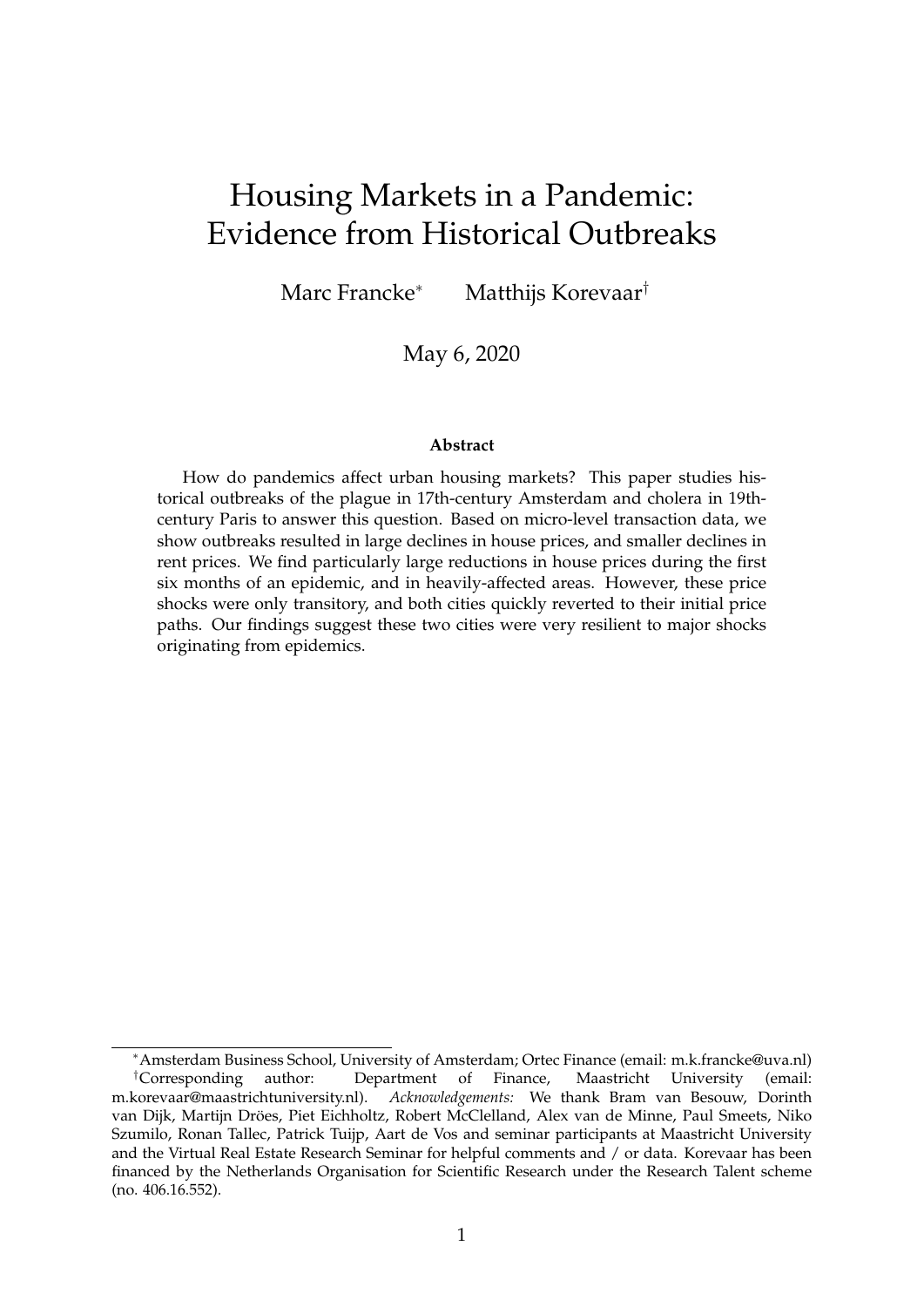The recent outbreak of COVID-19 has brought the globalized world to a standstill, costing the lives of hundred-thousands of people and keeping millions in 'lockdown' in their homes. Although its economic effects are still unfolding, one of the many sectors that could be affected is the housing market.

Assessing the impact of epidemics on housing markets is challenging. While epidemics typically arrive exogenously, they are also infrequent, such that data availability is limited. Experts have argued that the current pandemic is the worst since the Spanish Flu, which happened over a century ago [\(Ferguson et al.,](#page-24-0) [2020\)](#page-24-0). Because major epidemics affect the lives of nearly everyone, it is also difficult to separate causal effects from underlying time trends within a single epidemic.

In this paper, we exploit outbreaks of cholera in Paris (1832 and 1849) and the plague in Amsterdam (ten outbreaks, 16th-17th centuries) to study the impact of major epidemics on urban housing markets. Each of these outbreaks resulted in high mortality and significant economic disruption. Importantly, Amsterdam and Paris already had highly-developed housing markets, and unique micro-level data survived in the archives of both cities, allowing us to track mortality and the developments in the housing market following an epidemic. We focus on cholera and the plague, because the other two major pandemics for which we have data, the smallpox epidemic in the 1870s and the Spanish Flu in 1918, were directly linked to wars that also affected the housing market.

First, we find that after an outbreak aggregate house prices fell each year by about six percent until one year after an epidemic ended. We find the same pattern for rent prices, but these declined only by three percent per year. Next, we exploit transactionlevel data for Amsterdam to study the immediate response of house prices to the outbreak of an epidemic. Controlling for annual price trends, we find that properties sold within six months after the outbreak of an epidemic realized about 13% lower prices. Third, we study whether heavily affected neighborhoods experienced worse price declines than other neighborhoods, using cholera outbreaks in 1832 and 1849 in Paris. We find that a doubling of cholera mortality reduced neighborhood-level house price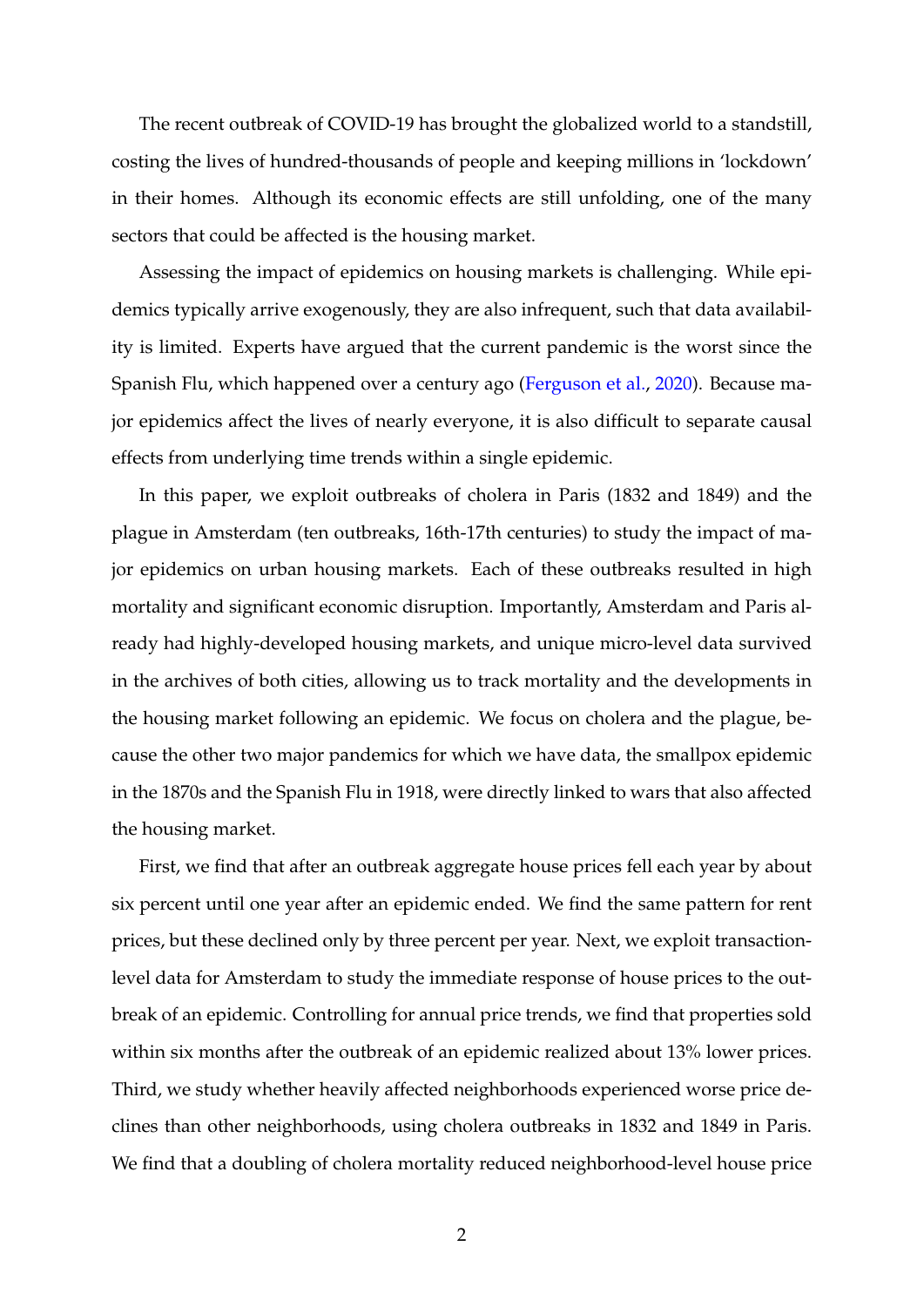growth following the epidemic by about ten percent, but that this decline reversed quickly. Again, the effects on rent prices were smaller.

Are these historical estimates still relevant today? On the one hand, these epidemics might be the closest comparison to the current situation in major cities. The pandemics we study resulted in a large number of deaths and caused major disruptions to economic activity. They happened in growing cities with a substantial flow of migrants and large buy-to-let property markets. On the other hand, today's urban economies are different from historical Amsterdam and Paris, and the current pandemic will almost certainly result in lower mortality rates than the pandemics we study. Because each epidemic and its context are different, it is difficult to extrapolate point estimates from previous outbreaks to the present. For example, for the less severe SARS outbreak in Hong Kong in 2003, [Wong](#page-25-0) [\(2008\)](#page-25-0) estimated a small house price decline of only 1.5 percent. Relative to [Wong,](#page-25-0) we study multiple epidemics, which had more severe economic and demographic effects, and also consider rent prices.

Our paper highlights three important potential mechanisms in the response of urban housing markets to a major pandemic, which likely hold more generally. First, the large short-term impact of epidemics on house prices relative to rent prices suggests the demand for housing investment falls more than the demand for housing services (measured by rent prices). One channel through which this can happen is that epidemics temporarily increase risk aversion and corresponding risk premia, in line with literature on other disasters.<sup>[1](#page-2-0)</sup> The fact that this increase is temporary could help to explain why prices fall more than rents in the short-term. Rent stickiness or uncertainty regarding future rent prices could play a role as well.

Second, we find that house and rent price growth quickly returned to their initial trends, implying Paris and Amsterdam were highly resilient to shocks caused by epidemics, despite being more affected than their national populations. One important reason is that population losses due to epidemics were quickly compensated

<span id="page-2-0"></span><sup>&</sup>lt;sup>1</sup>Existing literature has shown that exposure to major natural disasters [\(Cameron and Shah,](#page-22-0) [2015;](#page-22-0) [Goetzmann et al.,](#page-24-1) [2016\)](#page-24-1) or violence [\(Callen et al.,](#page-22-1) [2014\)](#page-22-1) can result in increased risk aversion or pessimism. Epidemics might have similar consequences.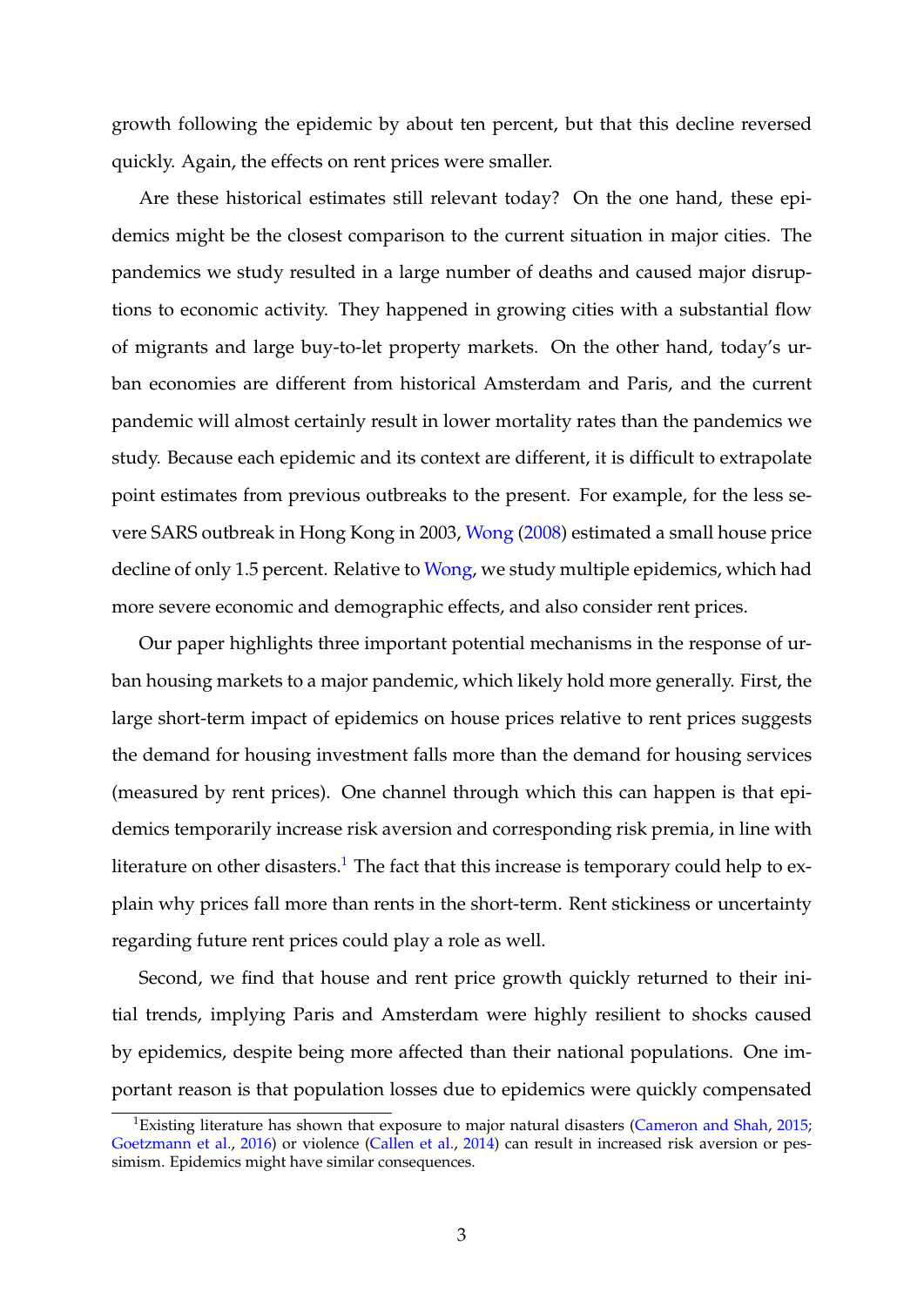by increasing migration. As a result, the demand for housing consumption was not strongly affected by epidemics. This finding contributes to a literature documenting the resilience of large cities to major shocks. Existing work has focused on the physical destruction of cities due to bombing [\(Davis and Weinstein,](#page-23-0) [2002;](#page-23-0) [Brakman et al.,](#page-22-2) [2004;](#page-22-2) [Miguel and Roland,](#page-25-1) [2011\)](#page-25-1), general warfare [\(Sanso-Navarro et al.,](#page-25-2) [2015\)](#page-25-2), or city fires [\(Hornbeck and Keniston,](#page-24-2) [2017\)](#page-24-2). Rather than destroying physical capital, pandemics result in significant losses to human capital: the death of a substantial part of the population.

Finally, the recovery of Parisian rent and house prices, even in heavily-affected neighborhoods that experienced large price drops, highlights the role of urban policy when cities are exposed to major shocks. In Paris, the outbreak of cholera proved to be a catalyst for significant urban redevelopment, as the outbreak made the government realize that the clogged and dense areas of Paris were detrimental to health. The government started significant urban renovations that improved local amenities, particularly in heavily affected areas. We find these coincided with recovering property prices. [Hornbeck and Keniston](#page-24-2) [\(2017\)](#page-24-2) suggest a similar mechanism. They find that the Great Boston Fire of 1872, which burnt down many old low-quality buildings, paved the way for a higher-quality housing stock, and accordingly increased land values. In related work, [Ambrus et al.](#page-22-3) [\(2020\)](#page-22-3) exploit the London Broad Street cholera outbreak in 1854 to show the epidemic created a pocket of poverty in the city, persistently lowering rents in the areas affected by the outbreak. This outbreak was confined to a single neighborhood, allowing for precise identification, but it did not result in large changes in infrastructure or housing construction. The different policy response to the London epidemic, or rather the lack of one, might explain why the findings of [Ambrus et al.](#page-22-3) [\(2020\)](#page-22-3) differ from those in our study and in [Hornbeck and Keniston](#page-24-2) [\(2017\)](#page-24-2).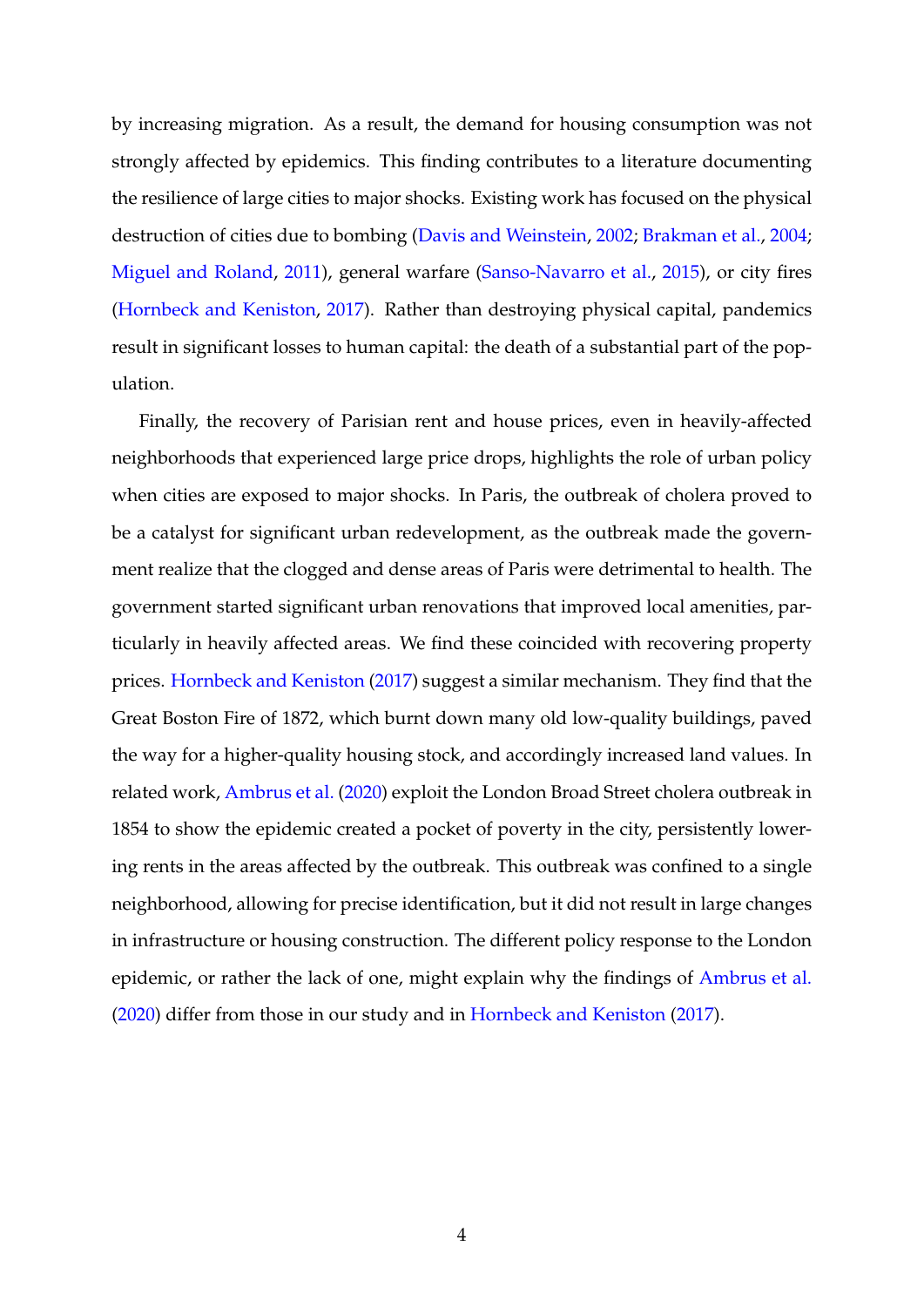## **1 Historical Background**

## **1.1 Plague in Amsterdam**

In the 16th and 17th centuries, outbreaks of plague frequently ravaged large parts of Europe [\(Alfani,](#page-22-4) [2013\)](#page-22-4), and also hit Amsterdam. To obtain mortality data for Amsterdam in this period, we use burial registers from parishes and cemeteries provided to us by the Amsterdam city archives (from 1554). Because parish registers are missing in some periods, we construct relative estimates of mortality. We compute these by dividing per parish or cemetery in each month and year the number of deaths relative to the preceding and following five years. To aggregate data into a single statistic, we take the average of all parishes and cemeteries, weighted by the number of deaths in each parish or cemetery.

Data on plague outbreaks in Amsterdam comes from [Noordegraaf and Valk](#page-25-3) [\(1996\)](#page-25-3), which lists each year for which historical sources mention a plague outbreak. They do not provide information on the severity or timing of these. In this paper, we will use two mortality measures. At the annual level, we define a year to be a plague year if annual excess mortality is higher than 25% and [Noordegraaf and Valk](#page-25-3) mention a plague year. To be more precise about the start of plague outbreaks, we construct a monthly measure. We define the start of a plague epidemic if, for the first time, excess mortality in a given month exceeds 100%, and [Noordegraaf and Valk](#page-25-3) mention a plague outbreak in the same year. We count epidemics that last for more than a year only in the month of the first outbreak.

Figure [1](#page-5-0) plots the estimated evolution of annual mortality in Amsterdam between 1554 and 1700. Nearly all major spikes in annual mortality coincide with the ten dif-ferent periods we identified as major plague epidemics.<sup>[2](#page-4-0)</sup> The duration of a plague outbreak varied between two months and two years, with an average of nine months. Major plague epidemics were deadly; the largest epidemics wiped out over ten percent of the total population. Potentially, this number is even higher due to the under-

<span id="page-4-0"></span><sup>&</sup>lt;sup>2</sup>Based on our definition, epidemics started in 1557, 1573, 1601, 1617, 1624, 1635, 1652, 1655, 1663, and 1666. The 1666 epidemic was the smallest of these.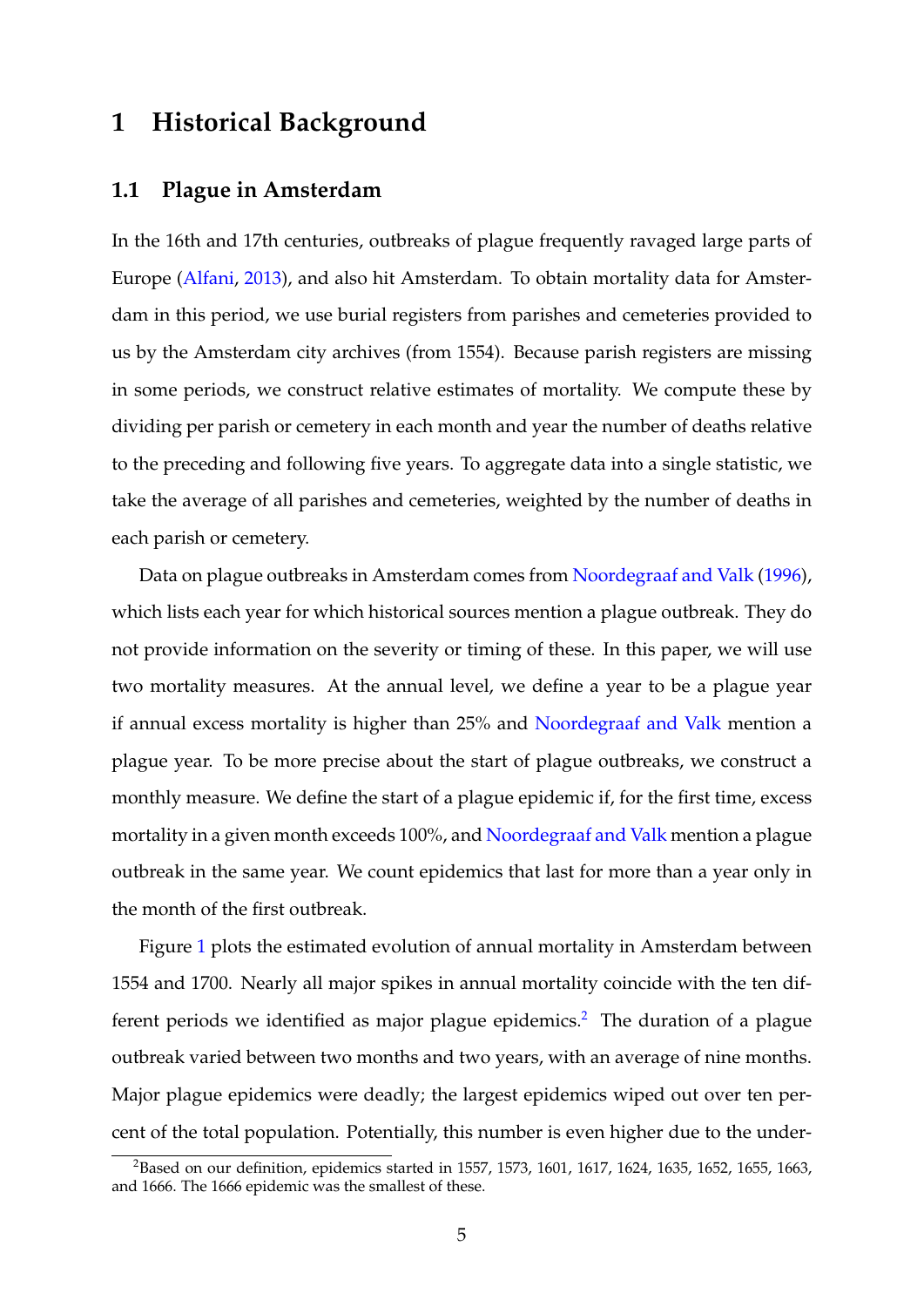registration of deaths during severe outbreaks [\(Noordegraaf and Valk,](#page-25-3) [1996\)](#page-25-3).

<span id="page-5-0"></span>

Figure 1: Mortality per 1000 Inhabitants.

*Notes:* These figures plot the estimated total mortality per 1000 inhabitants in Amsterdam. The dashed line represents the starting year of an identified plague epidemic. To convert these into approximate death rates, we extrapolated based on mortality rates reported in [Van Leeuwen and Oeppen](#page-25-4) [\(1993\)](#page-25-4) for the late 17th century.

These outbreaks often ravaged other parts of the Dutch Republic and Europe at the same time. Although it is hard to compare mortality estimates over time and across space, it seems that the plague affected Amsterdam more heavily than other places in the Low Countries (see [Curtis,](#page-23-1) [2016\)](#page-23-1). While people died of the plague across all classes, poor people were likely more affected. For example, during plague months relative mortality on the *Karthuizerkerkhof*, the cemetery in the poor Jordaan area, was about 50% higher than on other cemeteries, although this effect varied substantially across epidemics.

The Amsterdam plague outbreaks resulted in widespread death and despair, and also affected the economy. [Mooij](#page-25-5) [\(2001\)](#page-25-5) writes that during plague outbreaks "the merchant city became a ghost city: trade and business activity came to a halt, market squares were empty, and shops and workshops closed their doors." Sometimes this was the result of direct government interventions. [Noordegraaf and Valk](#page-25-3) [\(1996\)](#page-25-3) mention that the plague law of 1558 prohibited people from visiting markets, inns,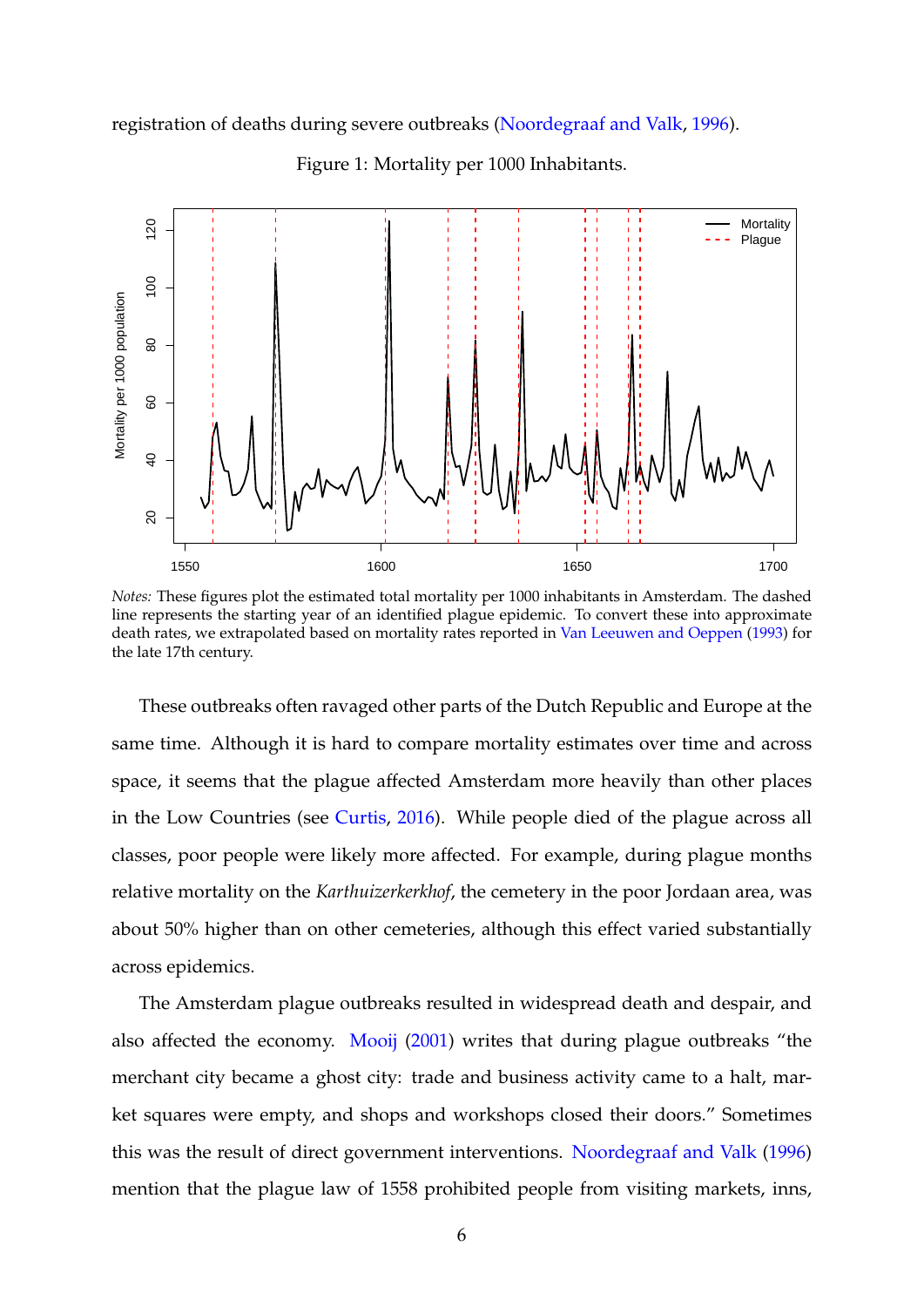churches, and other places where many people gathered. These had real economic consequences: [Noordegraaf and Valk](#page-25-3) quote owners of inns who complained they lost most of their income because travelers avoided Amsterdam due to the epidemic. How large these impacts were is nonetheless hard to identify. With Amsterdam's economy build on trade, it seems unlikely interventions lasted very long. For example, [De Vries](#page-23-2) [\(1981\)](#page-23-2) writes that, to his surprise, passenger volumes on barges in Holland were barely affected in the years around epidemics.

## **1.2 Cholera in Paris**

Cholera arrived in Paris for the first time in March 1832, and the outbreak came unexpectedly. As late as 1831, when cholera started breaking out all across Europe, the famous French doctor [Baron de Larrey](#page-22-5) [\(1831\)](#page-22-5) wrote that "the topographic situation of France is so advantageous, that there is little reason to worry about the introduction of cholera-morbus in this country." However, within a month of the outbreak in March, the 'cholera-morbus' killed over 11,500 people in the city. The total death count of the epidemic amounted to more than 18,500 people or about 2.5 percent of the total population. It took until March 1849 for the second epidemic to arrive. Although the outbreak spread less quickly than the initial epidemic in 1832, by the end of the epidemic in over 15,000 people had died, 1.5 percent of the total population.

Among the most vivid descriptions of the 1832 epidemic is that of German writer Heinrich [Heine](#page-24-3) [\(1872\)](#page-24-3). He describes the epidemic left the city in a quiet state of despair, with increased security measures and sanitary committees. But the epidemic also raised tensions across social classes, and stories went around quickly that the government had poisoned wells, fueling a rebellion in 1832 prominently described in Victor Hugo's Les Miserables. Tensions in Paris were already high before the outbreaks, following one to two years after the revolutions of July 1830 and February 1848.

Building on the figures reported in the official government reports about the epi-demics, Administration Générale de l'Assistance Publique [\(1850\)](#page-22-6) and De Châteauneuf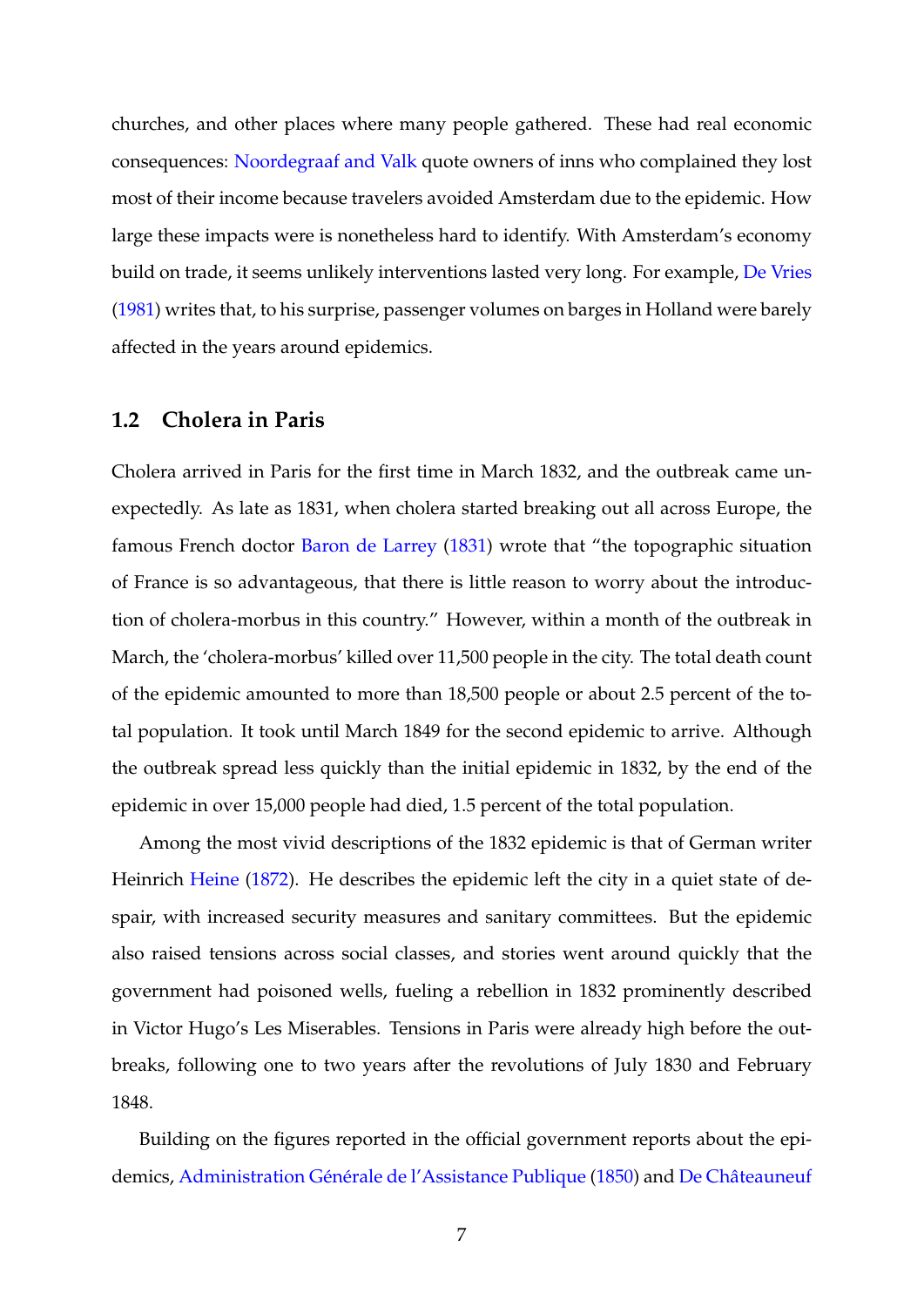[\(1834\)](#page-23-3), Figure [2](#page-7-0) reports the mortality per neighborhood in Paris during both epidemics. Although cholera affected people of all ages and classes, the first outbreak of cholera, visible in Panel [2a,](#page-7-0) primarily affected the most central areas of the city, where up to six percent of the total population died. In these areas, the working class lived in a maze of narrow streets and over-populated, unhealthy homes (Le Mée, [1998\)](#page-25-6). Even in better neighborhoods, the most impoverished alleys and streets were most affected. This is also reflected in housing values: our data show average house prices and rents were substantially lower in heavy affected areas.

<span id="page-7-0"></span>

Figure 2: Cholera Mortality per 1000 Inhabitants.

*Notes:* These figures plot the cholera mortality per 1000 inhabitants in Paris. In both epidemics, in each neighbourhood 1 to 6 percent of population died. Boundaries are based on Vasserot quartiers. The correlation in neighbourhood mortality between epidemics is 0.5.

The government recognized that there existed a close link between poor and dense neighborhoods and cholera mortality, although, unaware of the exact cause of cholera, they primarily believed such poor neighborhoods favored the development of mias-mas (De Châteauneuf, [1834\)](#page-23-3). This link was confirmed during the 1849 outbreak. Mortality levels were high in the working-class areas in the cities on the left bank but had gone down in the historical city center (Panel [2b,](#page-7-0) where much of the slum housing had been cleared (Le Mée, [1998\)](#page-25-6).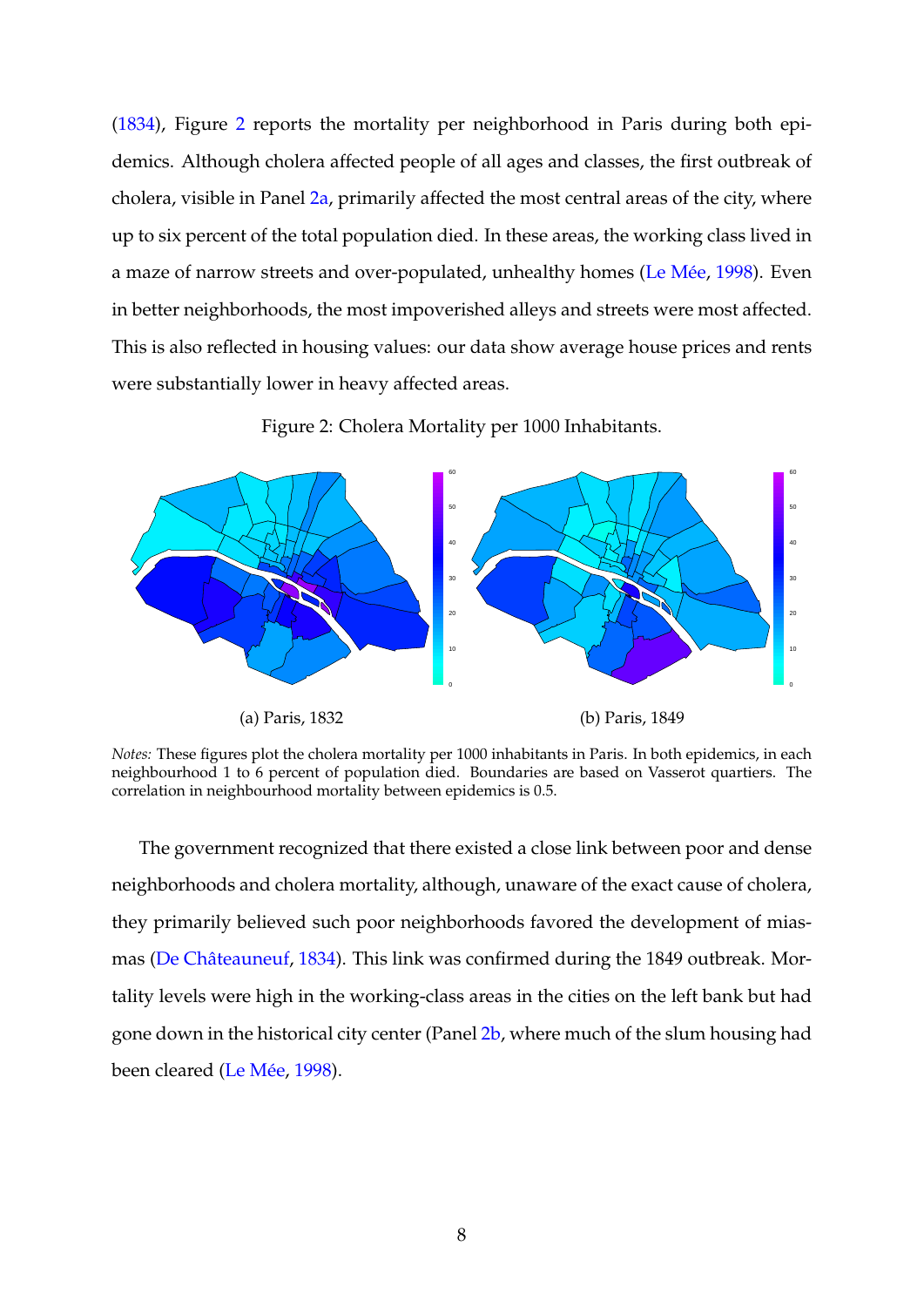## **2 Analysis**

Cholera and the plague caused significant mortality and economic disruption in Paris and Amsterdam. In this section, we analyze how these factors influenced house prices and rents. We refer the interested reader to [A](#page-26-0)ppendix  $A$  for a broader discussion on the effects of the epidemics on other parts of the housing market.

Paris and Amsterdam already had highly-developed and active housing markets. Most properties were buy-to-let properties owned by investors, with only a minority of the population owning its own house. $3$  In both cities, properties could be sold in private sales via search-and-matching, and in public auctions. These auctions were a transparent way for investors to gauge the state of the housing market, and they were used for a large fraction of housing sales. Some of these sales were foreclosures, but most were regular sales.[4](#page-8-1)

## **2.1 Data**

To estimate changes in house values and volume, we gather data on sale and rent prices from administrative records. For Amsterdam, we use mandatory governmental registrations of property purchases, provided by the Amsterdam city archives. This data provides information on 158,757 house transactions, both regular sales and foreclosure sales, between the late 16th century and 1811, with data or prices missing for several years in the 16th and 17th centuries. For our analysis, we use the repeat-sales price pairs and aggregate index [Korevaar](#page-25-7) [\(2020\)](#page-25-7) identified. For rents, we use the existing index of [Eichholtz et al.](#page-23-4) [\(2019\)](#page-23-4).

For Paris, we use data from [Eichholtz et al.](#page-23-5) [\(2020\)](#page-23-5) originating from the *sommier foncier*, a government register containing information on the universe of sale prices in Paris between 1809–1943, as well as data on the rent prices of these properties. Rent prices were either obtained from new rental contracts (1809–1859) or, for most observa-

<span id="page-8-0"></span> ${}^{3}$ In Amsterdam, in 1562 31% of properties were owner-occupied, and this reduced to 15% by 1805 [\(Korevaar,](#page-25-7) [2020\)](#page-25-7). In Paris, home-ownership was only a few percent [\(Kesztenbaum and Rosenthal,](#page-25-8) [2017\)](#page-25-8).

<span id="page-8-1"></span><sup>&</sup>lt;sup>4</sup>In Paris, 36% of properties were sold in auctions, and in Amsterdam this fraction was likely even higher. For more detail, see Appendix [A.](#page-26-0)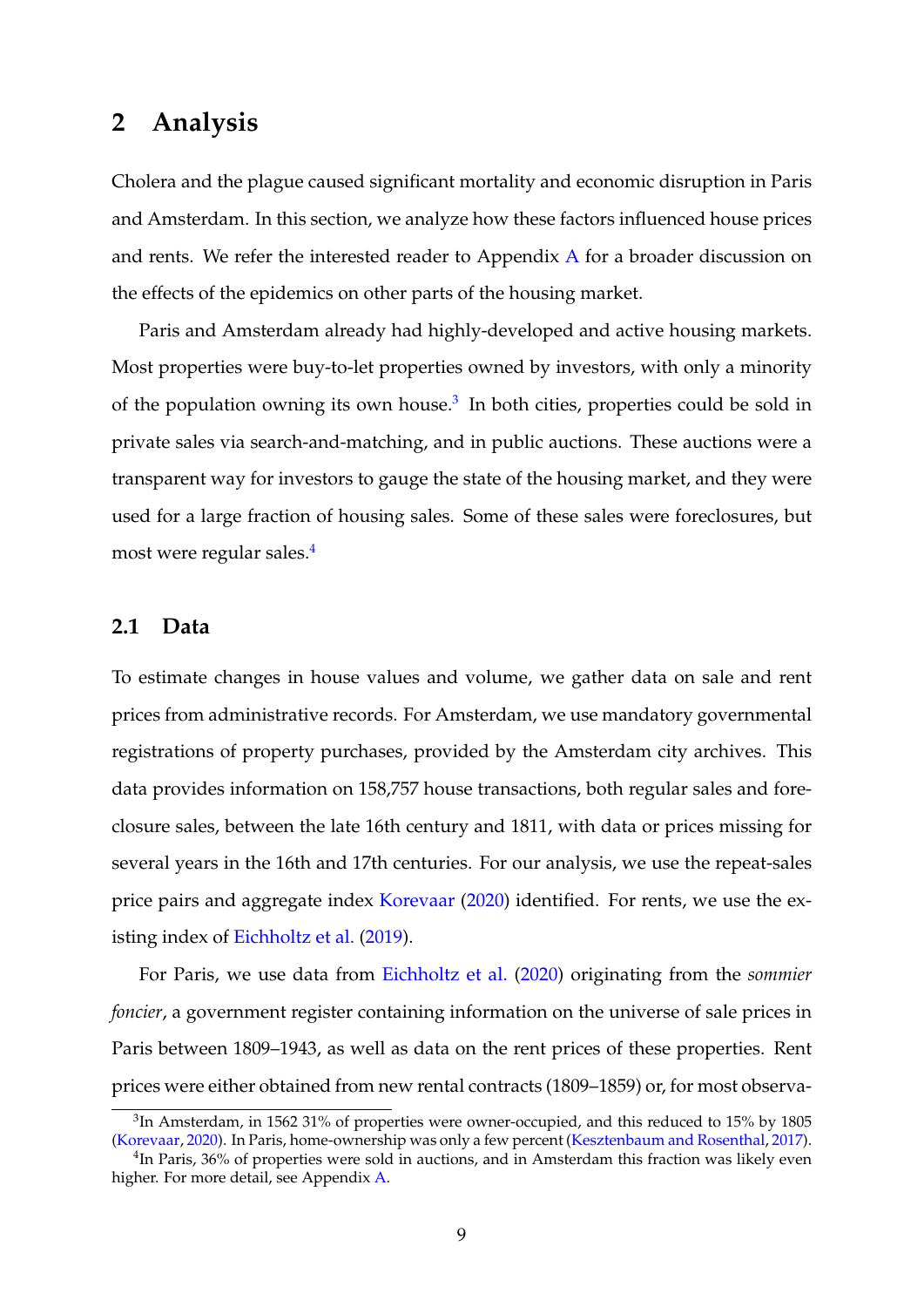tions, from the current rent, which was determined each time an individual inherited property. In total, we draw on a sample of 78,785 rent or sales prices, covering 17,300 properties. We match the addresses in the data to their respective neighborhoods, in order to link housing transactions and rent prices to neighborhood mortality measures published in the official government reports.

For more background on the transactions data, we refer to [Eichholtz et al.](#page-23-5) [\(2020\)](#page-23-5) for Paris and [Korevaar](#page-25-7) [\(2020\)](#page-25-7) for Amsterdam. Plots of property prices and rents for both cities are in the Appendix, Figure [5.](#page-35-0) As potential control variables, we use information on wages and consumer prices [\(Eichholtz et al.,](#page-23-4) [2019\)](#page-23-4), and bond interest rates. For Amsterdam, we use Holland annuity bond yields [\(Gelderblom and Jonker,](#page-24-4) [2011\)](#page-24-4), and for Paris French 5% annuity bond yields from [Hautcoeur and Riva](#page-24-5) [\(2018\)](#page-24-5).

## **2.2 Aggregate Impact on House Prices and Rents**

To assess the impact of the epidemics on aggregate house prices and rents, we start by estimating the following model:

<span id="page-9-0"></span>
$$
\mu_{j,t} - \mu_{j,t-1} = \alpha_j + \beta_1 Epidemic_{j,t} + \beta_2 Epidemic_{j,t-1} + x'_{j,t}\gamma + \varepsilon_{j,t},\tag{1}
$$

where  $\mu_{j,t}$  denotes the aggregate log house price or rent index in city j in year t. We will also consider a model where we look at the difference between changes in rents and prices: the implied change in gross rental yields.

 $Epidemic_{j,t}$  is an annual dummy variable that takes the value of 1 if there is a severe epidemic of cholera or plague, and  $Epidemic_{i,t-1}$  is a dummy if there was an epidemic in the previous year (but not in the current year).  $x_{j,t}$  is a vector of control variables, including changes in consumer prices and wages and interest rates. We also consider a model where we control for rent or house price growth in the three years around an epidemic, to detect potentially unobserved time trends. For each city, we only include data between ten years before the first epidemic (if available), and ten years after the final epidemic. Table [1](#page-10-0) reports the outcome of these regressions.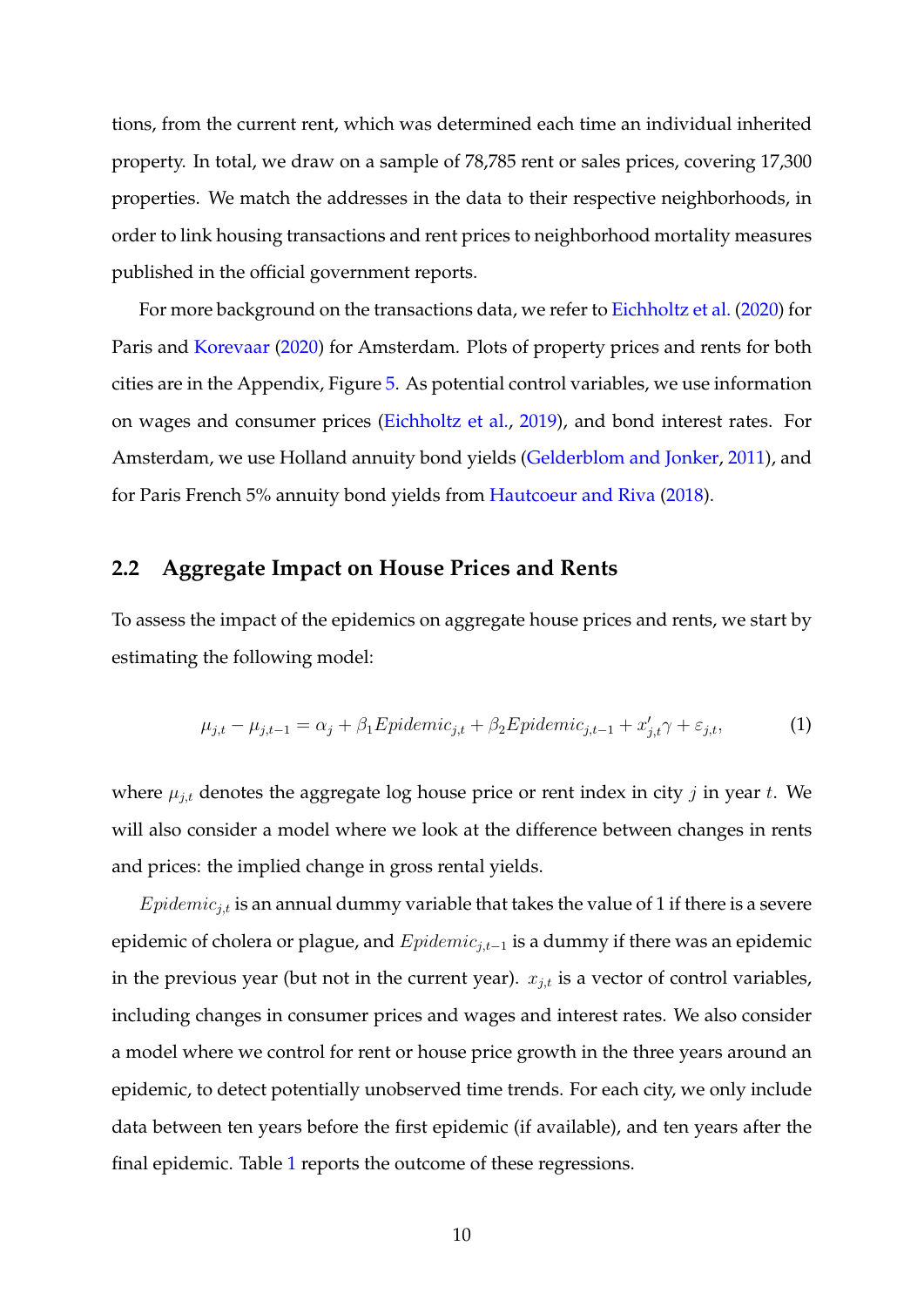<span id="page-10-0"></span>

|                         | Dependent variable: |                |                           |              |              |                           |
|-------------------------|---------------------|----------------|---------------------------|--------------|--------------|---------------------------|
|                         | $\Delta p_t$        | $\Delta r_t$   | $\Delta r_t - \Delta p_t$ | $\Delta p_t$ | $\Delta r_t$ | $\Delta r_t - \Delta p_t$ |
| Epidemic $_{t+3}$       |                     |                |                           | $-0.031$     | 0.003        | 0.044                     |
|                         |                     |                |                           | (0.028)      | (0.011)      | (0.033)                   |
| Epidemic $_{t+2}$       |                     |                |                           | 0.027        | $-0.004$     | $-0.029$                  |
|                         |                     |                |                           | (0.020)      | (0.012)      | (0.022)                   |
| Epidemic $_{t+1}$       |                     |                |                           | $-0.008$     | $-0.013$     | $-0.011$                  |
|                         |                     |                |                           | (0.019)      | (0.013)      | (0.018)                   |
| Epidemic $_t$           | $-0.055$            | $-0.030$       | 0.028                     | $-0.068$     | $-0.029$     | 0.024                     |
|                         | (0.025)             | (0.008)        | (0.028)                   | (0.029)      | (0.011)      | (0.026)                   |
| $Epidemict-1$           | $-0.041$            | $-0.025$       | 0.031                     | $-0.062$     | $-0.031$     | 0.031                     |
|                         | (0.012)             | (0.011)        | (0.015)                   | (0.015)      | (0.011)      | (0.016)                   |
| Epidemic $_{t-2}$       |                     |                |                           | $-0.046$     | $-0.037$     | 0.011                     |
|                         |                     |                |                           | (0.025)      | (0.021)      | (0.020)                   |
| $Epidemict-3$           |                     |                |                           | 0.021        | $-0.012$     | $-0.037$                  |
|                         |                     |                |                           | (0.026)      | (0.020)      | (0.031)                   |
| Controls                | N <sub>o</sub>      | N <sub>o</sub> | No                        | Yes          | Yes          | Yes                       |
| City FE                 | Yes                 | Yes            | Yes                       | Yes          | Yes          | Yes                       |
| Constant                | Yes                 | Yes            | Yes                       | Yes          | Yes          | Yes                       |
| Observations            | 94                  | 164            | 94                        | 94           | 118          | 94                        |
| $\mathbb{R}^2$          | 0.076               | 0.034          | 0.024                     | 0.238        | 0.173        | 0.086                     |
| Adjusted $\mathbb{R}^2$ | 0.056               | 0.022          | 0.002                     | 0.146        | 0.096        | $-0.024$                  |
| Residual Std. Error     | 0.064               | 0.055          | 0.070                     | 0.061        | 0.053        | 0.071                     |
| F Statistic             | 3.737               | 2.808          | 1.098                     | 2.594        | 2.237        | 0.783                     |

Table 1: House Prices and Rents in Epidemics.

Estimation results from Eq. [\(1\)](#page-9-0). Standard Errors are adjusted for heteroskedasticity and autocorrelation.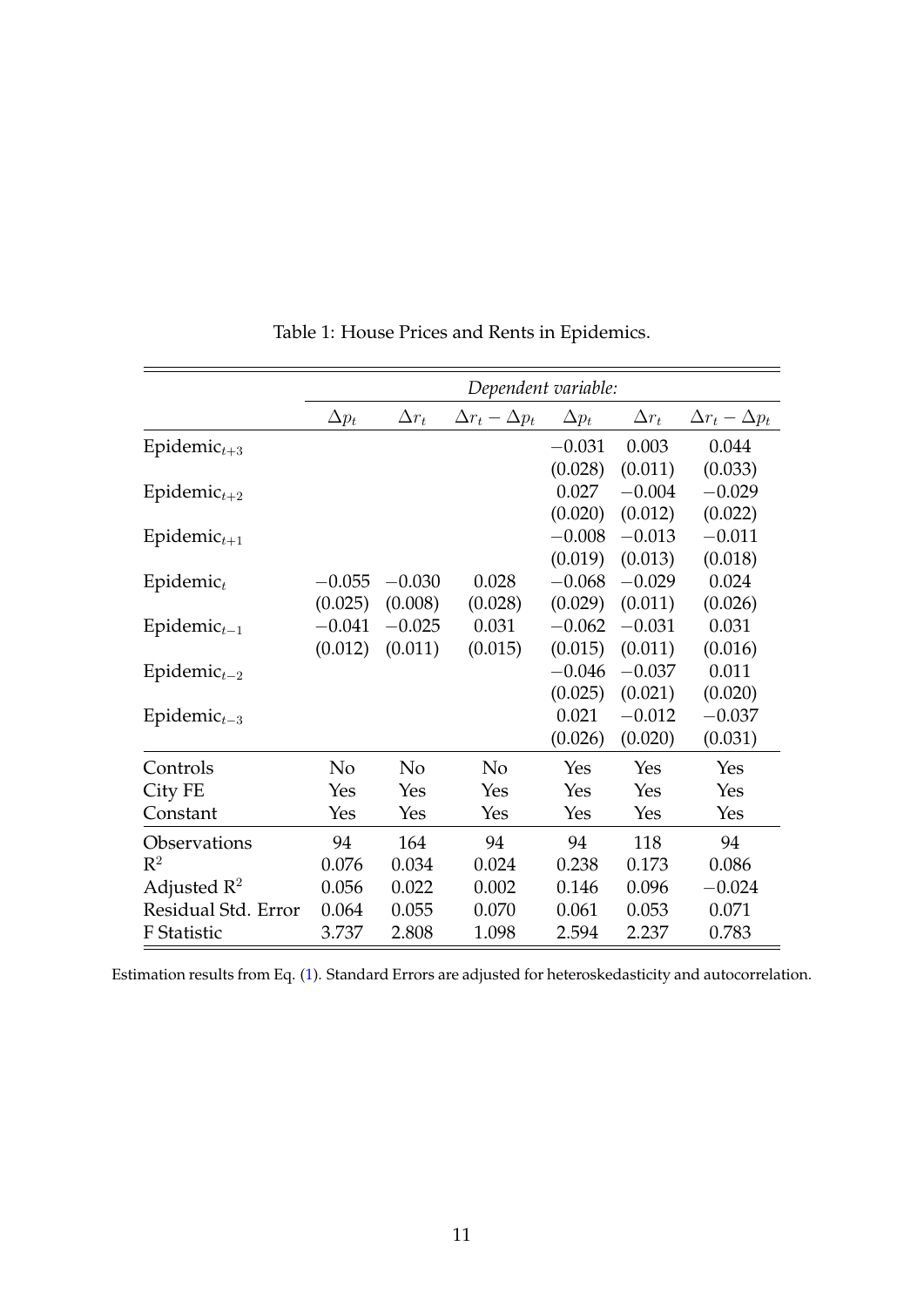For house prices, we document a reduction in house prices of about 5.5% per year during an epidemic (Column 1). After an epidemic, prices fall by another 4.1%. For rental prices, the effects are substantially smaller, with rent prices falling by 2.9% during an epidemic and another 2.4% when an epidemic ends (Column 2). Given that the fall in house prices exceeds those in rent prices, we also find increases in rental yields during and just after epidemics, although not consistently significant. These effects are robust to the inclusion of control variables. We also do not find any significant deviations in house or rent price growth from their average level before an outbreak.

There are limitations to this analysis. First, because the indices are in some years based on a small number of observations, measurement error could be affecting the statistical significance and magnitude of our results. Second, other economic trends around epidemics could still explain part of the effect since the number of epidemics is still small in absolute terms. For example, the Parisian outbreaks of cholera followed one to two years after the revolutions of 1830 and 1848, while some outbreaks in Amsterdam happened during periods of war.<sup>[5](#page-11-0)</sup>

We deal with these issues in two ways. First, we exploit differences in the exact timing of the arrival of the plague in Amsterdam. Controlling for all annual time trends, we aim to identify whether the arrival of plagues resulted in significant price distortion in the months following the start of the outbreak. Our identifying assumption is that the outbreak of a major plague epidemic dominated all other underlying trends happening within a year. This assumption seems consistent with the anecdotal historical evidence that we have. For Paris, we exploit cross-sectional differences in the severity of the cholera outbreak to study whether more or less-affected neighborhoods experienced different trajectories in prices after an outbreak. While aggregate economic changes such as the 1830 and 1848 revolutions might have affected property prices the entire city, it seems less plausible they affected property prices or rents more substantially in neighborhoods heavily affected by cholera.

<span id="page-11-0"></span><sup>5</sup>Most notably the 80-Years War between 1568 and 1648, with a 12-year truce between 1609–1621.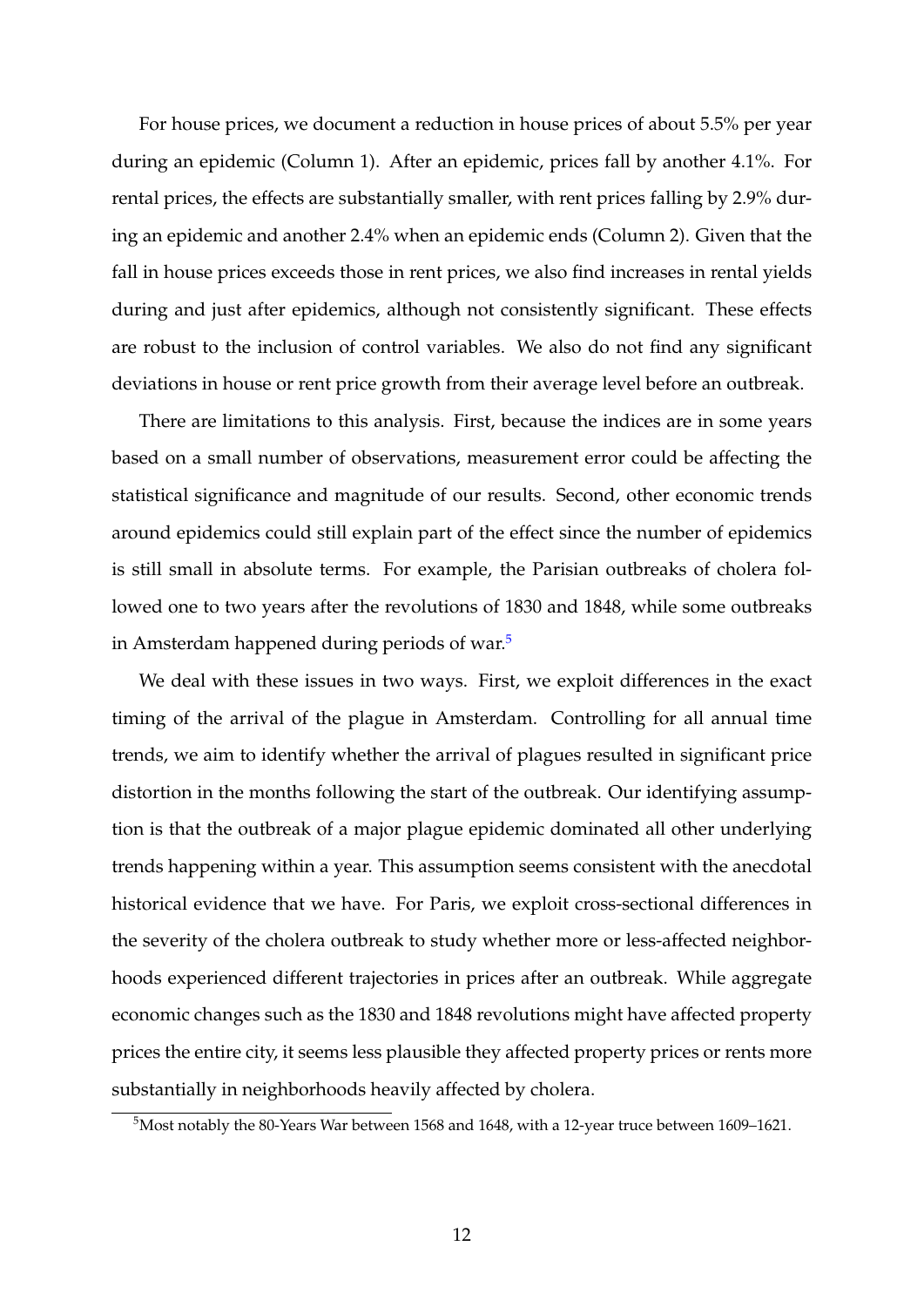#### <span id="page-12-2"></span>**2.3 Short-Term Price Responses in Amsterdam**

To estimate the short-term impact of the plague on house prices we estimate a modified version of the repeat sales model [\(Bailey et al.,](#page-22-7) [1963\)](#page-22-7), given by:

<span id="page-12-0"></span>
$$
\ln P_{i,t} - \ln P_{i,s} = d'_{1,i}\delta + (x_{i,t} - x_{i,s})'\beta + \varepsilon_{i,t} - \varepsilon_{i,s}.
$$
 (2)

The left-hand-side is the difference in log prices at the time of sale  $t$  and purchase  $s$ for house *i*. The vector  $d'_{1,i}$  contains fractional time dummies between 0 and 1, corresponding to the proportion of the year during which the property was "held" [\(Geltner,](#page-24-6) [1997\)](#page-24-6). We use this to control for annual price changes as precisely as possible. The vector  $x_{i,t}$  contains month dummy variables to deal with seasonal effects, and, most importantly, the variables of interest related to the plague. The dummy variable Plague is equal to 1 when within the six months prior to the transaction date, a plague epidemic has started. The 6 and 12 months lagged variables are denoted by Plague.L6M and Plague.L12M. The error terms  $\varepsilon_{i,t}$  are independently and normally distributed with zero mean and variance  $\sigma_{\varepsilon}^2$ . Conditional on the variances  $(\sigma_{\varepsilon}^2, \sigma_{\delta}^2)$  the time-weighted repeat sales model [\(2\)](#page-12-0) is estimated by generalized least squares. The variance parameters are estimated by maximum likelihood (see for more details [Francke,](#page-24-7) [2010\)](#page-24-7). As a robustness check, Appendix [B](#page-33-0) reports output based on a hedonic price model [\(Rosen,](#page-25-9) [1974\)](#page-25-9), which is due to the limited number of hedonic variables variables less precisely estimated, but has more price observations around plagues.

Table [2](#page-13-0) presents estimation results from the model. Our sample covers seven plague outbreaks in 1601, 1617, 1624, 1635, 1652, 1655, and 1663. In the repeat sales sample, 191 sales have a plague outbreak in the six months preceding the sale date. We find a negative short-term effect of the plague on house prices of minus 13%, see Column 1. If we do add lags of the plague variable (see Columns 2 and 3), this result is similar. Moreover, the coefficients for the lagged variables are not significant at the five percent level. In Column 4, we test whether the effect is different for the bottom third and top third of properties, but do not find this to be the case. $6$ 

<span id="page-12-1"></span><sup>&</sup>lt;sup>6</sup>Our results on the effect of the plague variables are robust to various specifications: The inclusion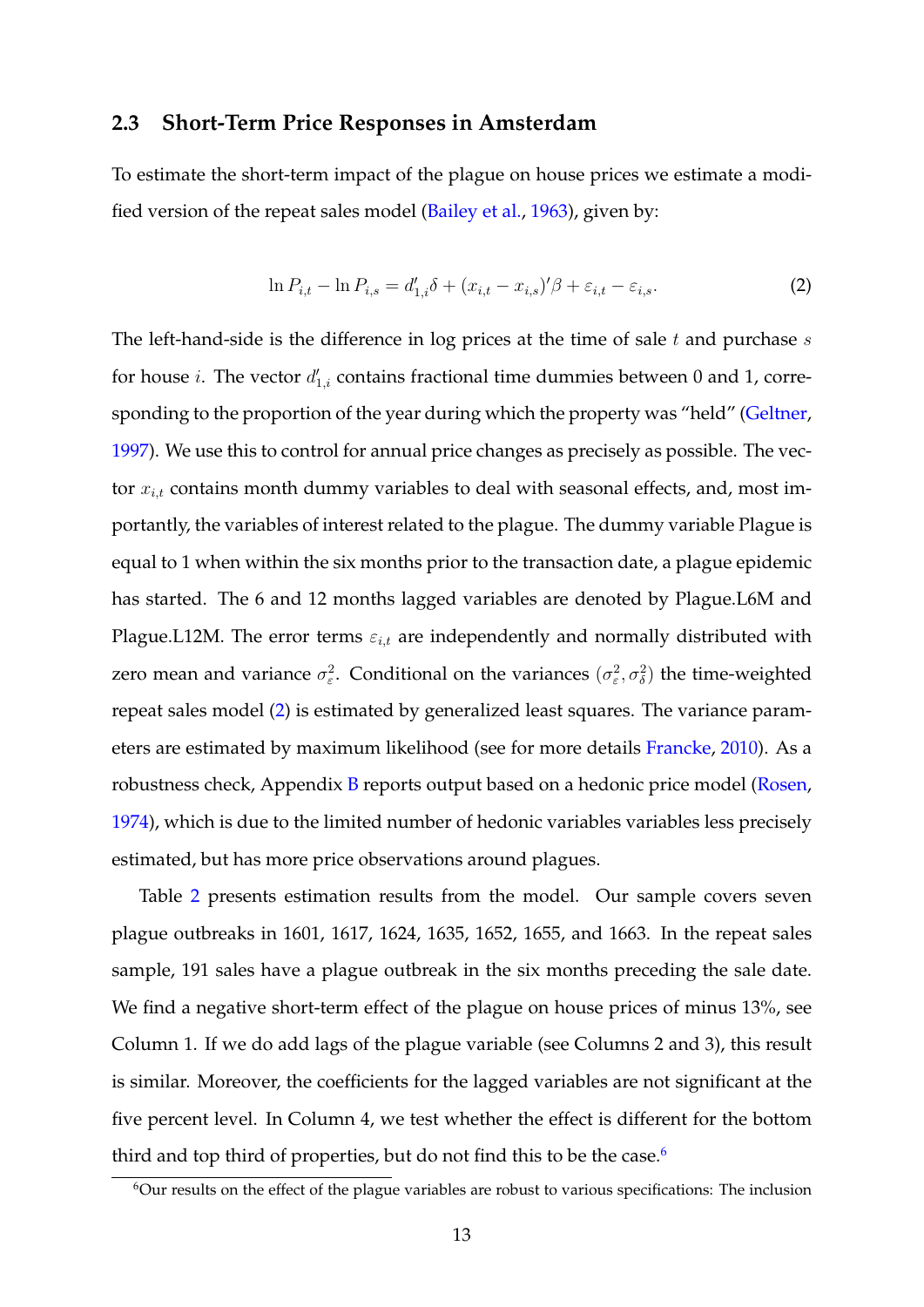|                         | Dependent variable:               |        |                               |          |
|-------------------------|-----------------------------------|--------|-------------------------------|----------|
|                         | $\ln P_{i,t} - \ln P_{i,s}$       |        |                               |          |
| Plague                  | $-0.135$                          | -0.134 | $-0.121$                      | $-0.146$ |
|                         | (0.044)                           |        | $(0.045)$ $(0.046)$           | (0.046)  |
| Plague.L6M              |                                   | 0.002  | 0.020                         |          |
|                         |                                   |        | $(0.037)$ $(0.038)$           |          |
| Plague.L12M             |                                   |        | 0.085                         |          |
|                         |                                   |        | (0.046)                       |          |
| <b>Foreclosure Sale</b> | 0.012                             | 0.012  | 0.012                         | 0.012    |
|                         |                                   |        | $(0.012)$ $(0.012)$ $(0.012)$ | (0.012)  |
| Plague Cheap            |                                   |        |                               | 0.067    |
|                         |                                   |        |                               | (0.070)  |
| Plague Expensive        |                                   |        |                               | 0.084    |
|                         |                                   |        |                               | (0.072)  |
| Adj. $\overline{R^2}$   | 0.696                             | 0.696  | 0.696                         | 0.696    |
| $\sigma_{\varepsilon}$  | 0.380                             | 0.380  | 0.380                         | 0.380    |
| $\sigma_{\delta}$       | 0.069                             | 0.069  | 0.069                         | 0.069    |
| Year FE                 | Yes, with fractional time dummies |        |                               |          |
| Month FE                | Yes                               |        |                               |          |
| Observations            | 39,281                            |        |                               |          |
| Sample Period           | 1602 - 1811                       |        |                               |          |

<span id="page-13-0"></span>Table 2: Estimation Results Price Responses Amsterdam.

*Note:* This table reports the output of the time-weighted repeat sales model [\(2\)](#page-12-0). Standard errors are reported between parentheses.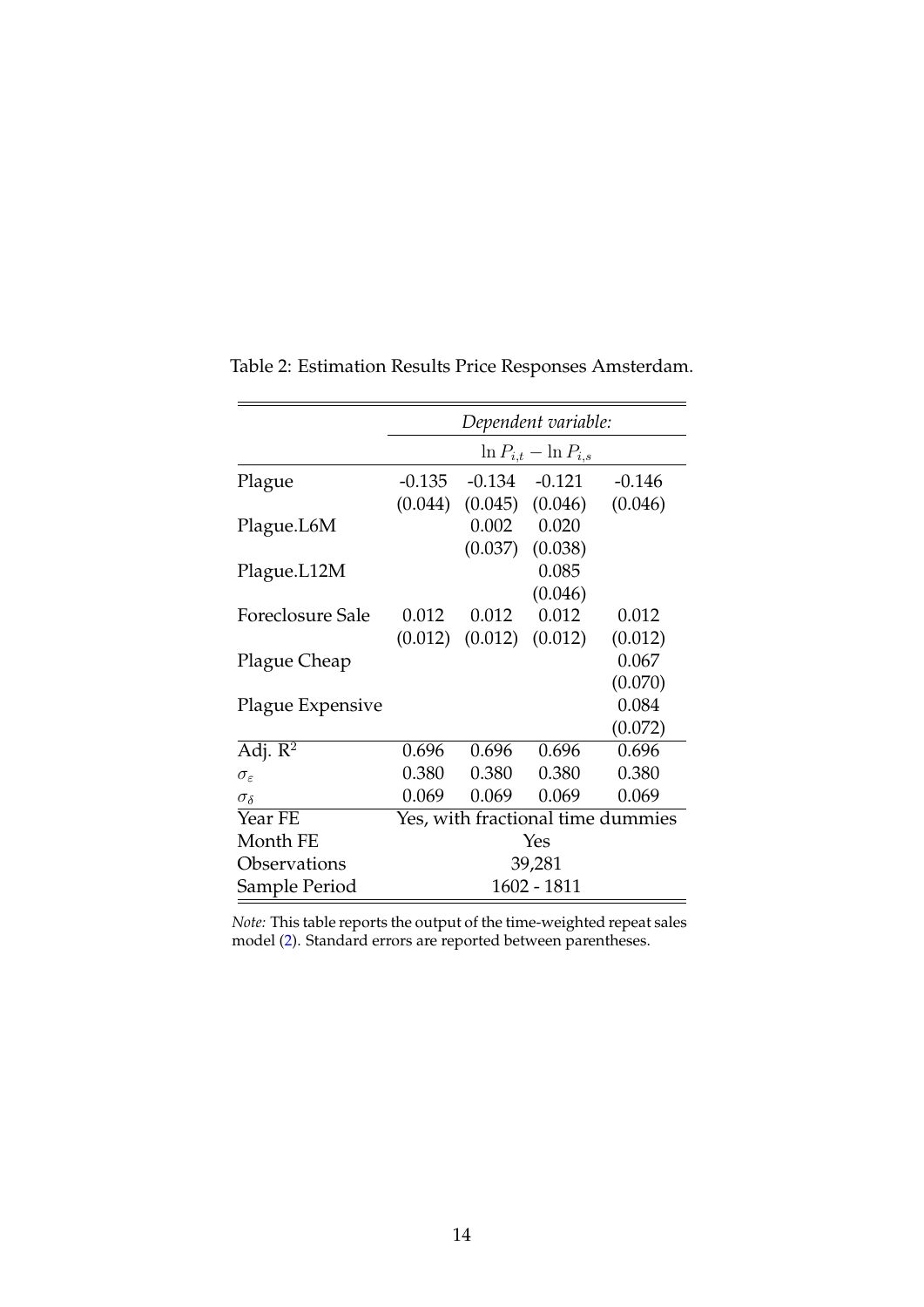### **2.4 Neighbourhood Price Responses in Paris**

For Paris, we estimate a modified version of Eq. [\(2\)](#page-12-0), comparing developments in house prices and rents across neighborhoods more or less affected by cholera, controlling for aggregate price trends using annual time dummy variables. We replace the independent variables with bi-annual time dummy variables interacted with the log cholera mortality in the neighborhood in which the property is located. We use bi-annual dummies because we have an insufficient number of observations to compute these coefficients precisely at the annual level.

For additional precision, the two-year time dummy variables each cover the period from the 1st of April to the 31st of March in two years from now, because both cholera outbreaks started around the end of March. We estimate these models separately using 1832 neighborhood mortality and 1849 neighborhood mortality, and for rent prices and house prices. To maximize the number of repeat-sales and rents, we estimate the model on the entire period before World War I. Figure [3](#page-15-0) presents the results of this analysis. For brevity, we omit the period after 1860 in the output. Other statistics on these regressions are in the Appendix, Table [6.](#page-36-0)

Panel [3a](#page-15-0) plots the evolution of house prices in high relative to low mortality neighborhoods over time, both using log 1832 mortality and log 1849 mortality. We use 1820 as base year. Mortality correlated across the two epidemics, so the coefficients on both models evolve similarly over time.

Because the housing stock and inhabitants of high-mortality neighborhoods differed from those in low-mortality neighborhoods, it is crucial to check whether those neighborhoods experienced parallel trends in property price growth before the epidemic. For the 1832 outbreak, we find that areas with a mortality rate twice as high had an insignificant 4.4 percent higher house price growth between 1820 and 1832. However, the outbreak of 1832 marks a sharp trend break in the data. Between 1832 and 1836, high-mortality areas fall significantly in prices relative to low-mortality ar-

of a constant in the repeat sales model [\(Goetzmann and Spiegel,](#page-24-8) [1995\)](#page-24-8), the inclusion of property-specific random walks [\(Case and Shiller,](#page-23-6) [1987,](#page-23-6) [1989\)](#page-23-7), and the exclusion of the prior for the log index returns, leading to the standard repeat sales model with time fixed effects.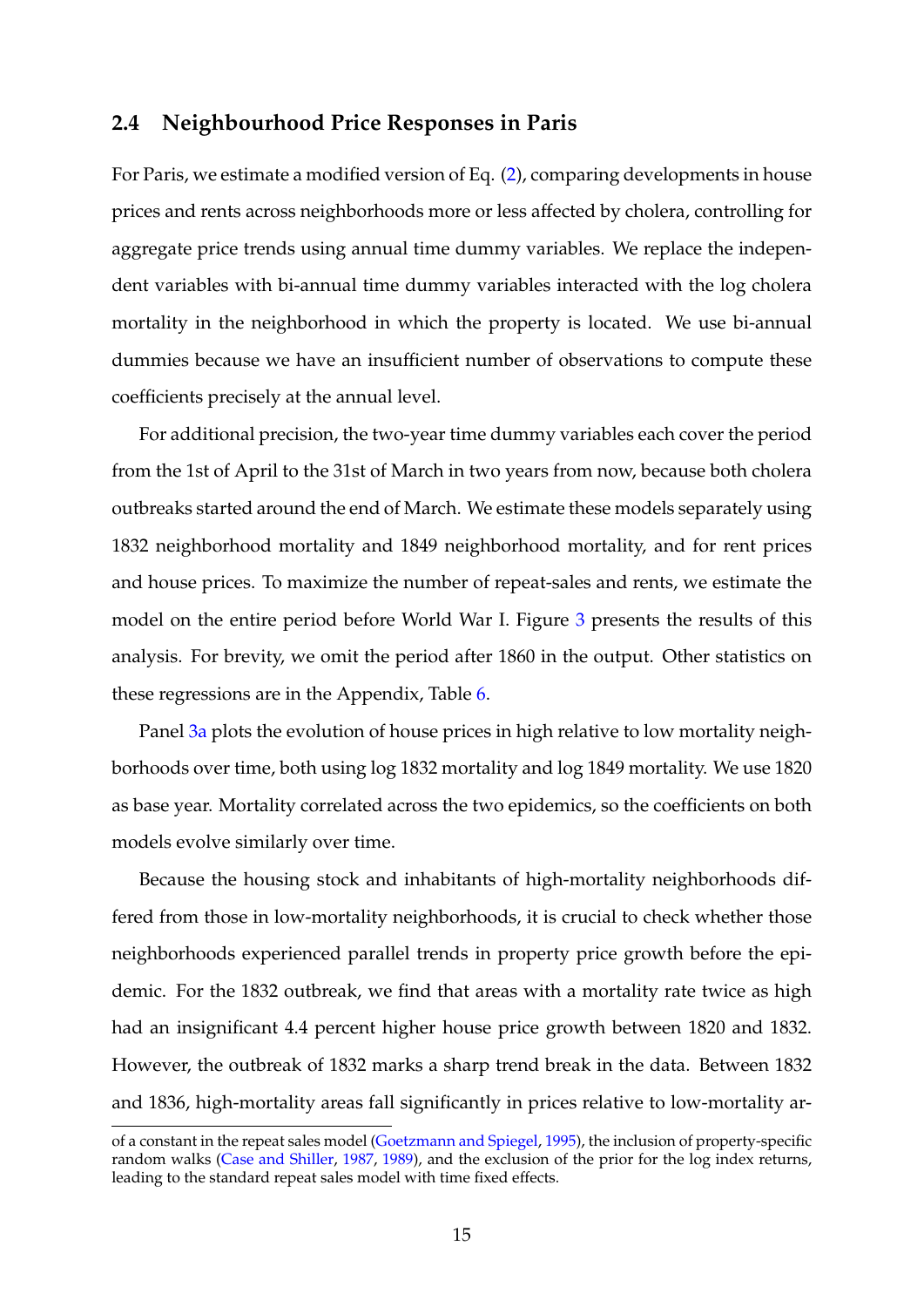<span id="page-15-0"></span>

Figure 3: Price-Variation in Neighbourhoods by Cholera Mortality.

*Notes:* These figures plot the bi-annual estimates of the coefficient on log neighbourhood mortality for every two years, both for rent prices and sales prices, and for the 1832 cholera mortality and the 1849 cholera mortality. A coefficient of 0.1 implies that in the year of observation a neighbourhood had ten percent higher prices compared to a neighbourhood with half its cholera mortality, relative to the base year of 1820. Around the point estimate we plot +1/-1 White standard error (thick bar), and a 95% confidence intervals based on these errors (thin bar).

eas, with a relative price drop of 7.3 percent. The drop between 1832 and 1834 is 5.5 percent, but only weakly significant. Until the mid-1840s, house price differences between high and low mortality areas remain at relatively stable levels, except for a slight but insignificant jump in 1840.

Moving to 1849 mortality, we find that relative prices in high-mortality areas are on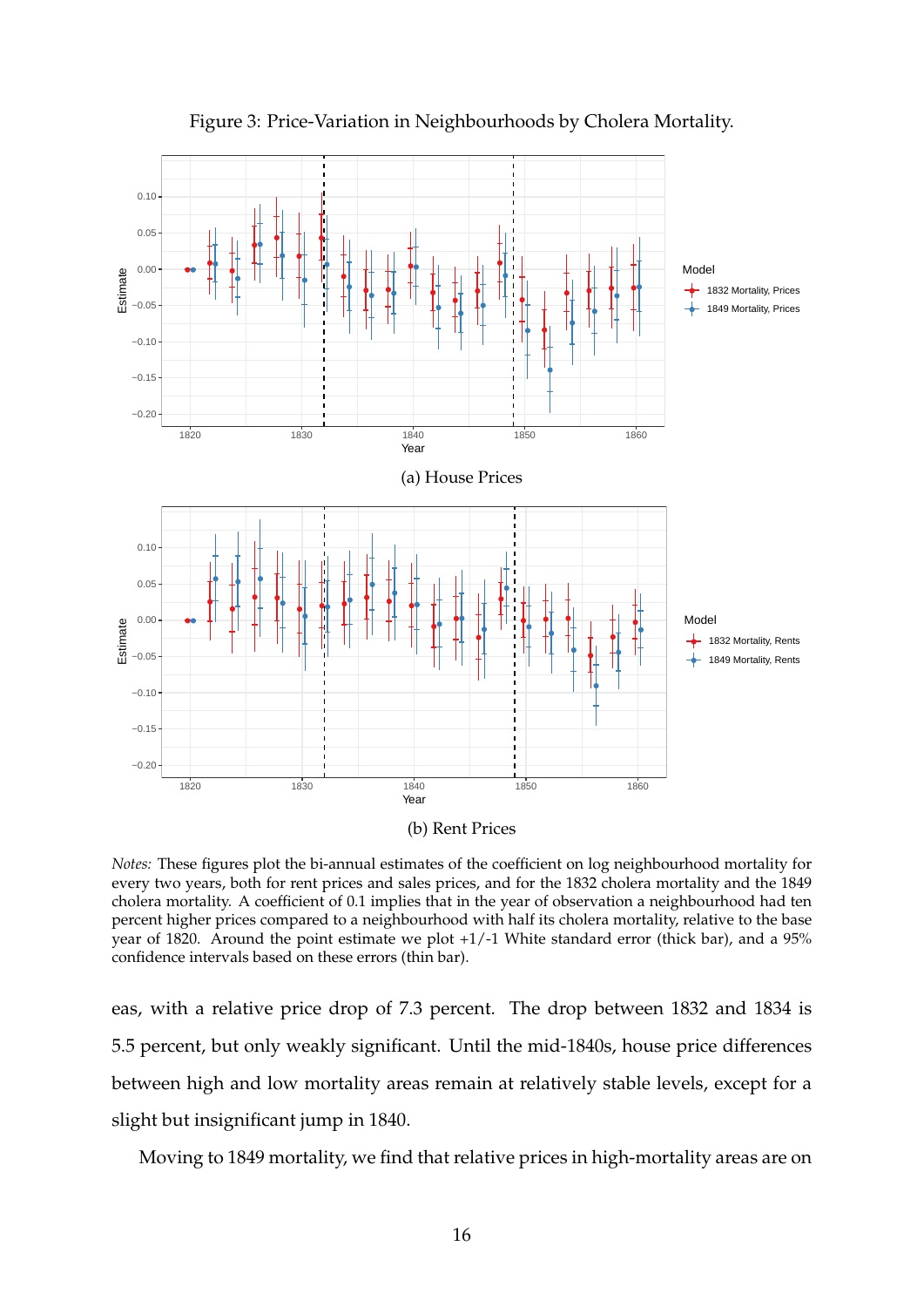a weakly significant upward trend in the late 1840s, ruling out that prices were already significantly falling before the cholera outbreak. After 1848, we find sharp drops in property prices, with prices in high-mortality areas falling by significantly more than prices in low-mortality areas. The an additional drop between 1848 and 1852 is 13 percent. However, prices also bounce back quickly, with no significant differences anymore after 1860.<sup>[7](#page-16-0)</sup>

For rent prices, which are depicted in panel [5a,](#page-35-0) we find no significant patterns at all around the 1832 epidemics. Rent prices do fall more in high-mortality areas following the 1849 epidemic, but this effect is again weaker than for house prices. It also appears that the most significant fall in rent prices happens only five years after the outbreak.

## **3 Mechanisms and Implications**

Our combined findings on house prices and rents in Paris and Amsterdam point to three important effects. First, house prices and rents both decline after epidemics, but this effect is more pronounced for house prices. Second, house price declines are particularly significant in the first six months after an outbreak (Amsterdam) and in heavily-affected areas (Paris). Third, these large initial price declines are transitory: heavily affected areas recover in prices, and aggregate house and rent price growth return to their initial growth paths within a few years after an epidemic.

In this section, we discuss potential mechanisms driving these effects and the role of policy responses in shaping the trajectories of house prices and rents after the epidemics. To structure our discussion, we start from a standard asset pricing model for housing, in which house prices equal expected discounted future housing rents, with rents set by the demand and supply for housing.

<span id="page-16-0"></span><sup>7</sup>This pattern also persists after 1860.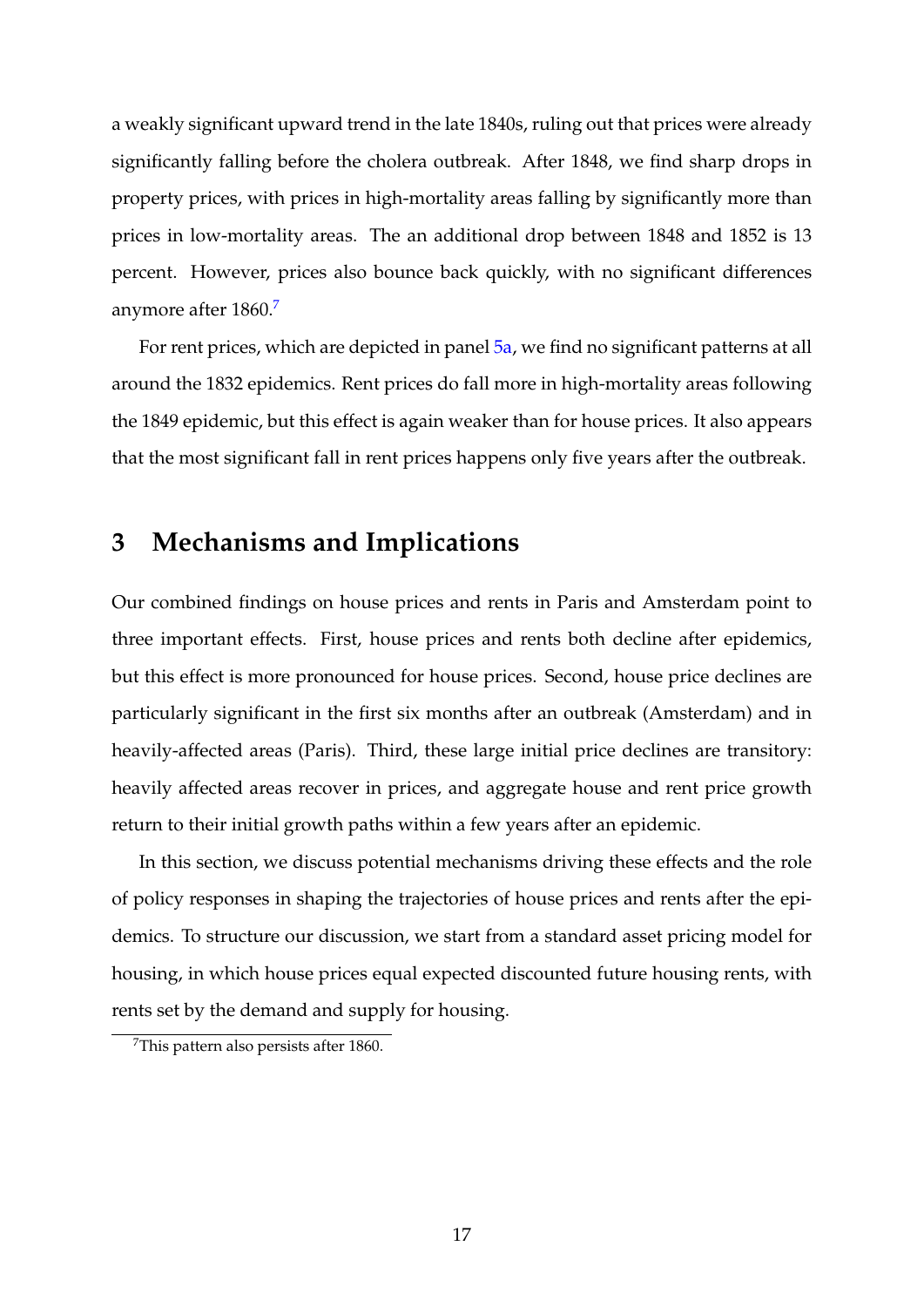### **3.1 Housing Demand & Urban Growth**

Because cholera and plague killed a significant fraction of the population, total housing demand declined significantly during an outbreak. This reduction in housing demand could be strengthened further if the epidemics also resulted in significant drops in income, for which we only have anecdotal evidence. In line with this channel, we find rent prices to decline. However, both at the aggregate level and neighborhoodlevel this response is small, with aggregate rent prices only declining by about three percent per year until one to two years after the epidemic. Rent price growth returns to its previous level afterward (see Table [1](#page-10-0) and Figure [5\)](#page-35-0).

We see two potential mechanisms for this finding. First, and most importantly, the loss of population was quickly made up by increasing migration in both cities. During the period when plagues frequently occurred, Amsterdam experienced its famous Golden Age, with the population increasing from about 30,000 in 1580 to over 200,000 inhabitants in the 1660s [\(Nusteling,](#page-25-10) [1985\)](#page-25-10). Economic historians have named this period the 'first round of modern economic growth' [\(De Vries and Van der Woude,](#page-23-8) [1997\)](#page-23-8). In Paris, the population grew by almost 15% between 1831 and 1836, despite a deadly cholera epidemic. Population growth halted around the epidemic in 1849, but already recovered in the early 1850s.

One important implication of this finding is that large pandemics, and their corresponding demographic shocks, do not seem to affect the long-term growth trajectories of large cities. Of course, these effects might be different in less successful cities, or in rural areas, for which do not have data (see [Alfani and Percoco,](#page-22-8) [2019\)](#page-22-8).

Second, some of the muted rent price responses could be explained by stickiness in rents. This is not a major concern for our analysis of aggregate prices in Table [1,](#page-10-0) which primarily builds on rent price indices that only use new contracts. However, for our neighborhood analysis in Paris (Figure [3a\)](#page-15-0) most rents do not originate from new contracts but rather from existing contracts. Because rental contracts often lasted for multiple years, with standard contracts lasting three, six or nine years, rents could not adjust immediately following a shock. This might explain why the fall in rent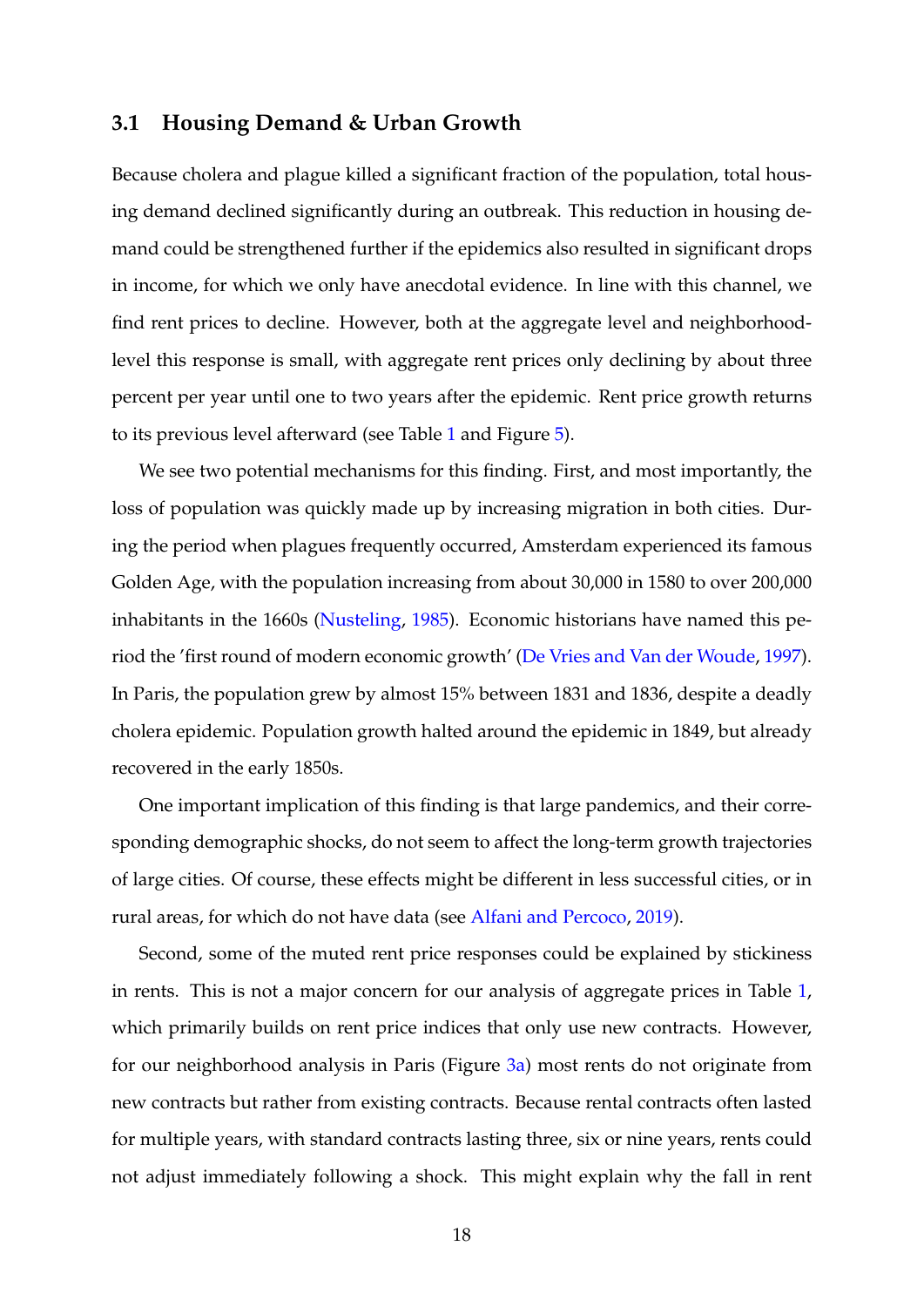prices after the 1849 epidemic only comes in the 1850s.

## **3.2 Housing Supply & Urban Planning**

In the short-term, epidemics coincided with falling construction activity, with esti-mated completed construction going down on average by 40% (see Appendix [A.1\)](#page-26-1). However, epidemics had more significant consequences on housing supply over the long run. The City of Paris is probably the most prominent example. After the 1832 outbreak, the government quickly realized that the areas worst affected by cholera were those with high population densities, narrow streets, and with poor inhabitants. When Count de Rambuteau came to power in Paris in 1833, he proclaimed that his mission was to provide "air, water and shadow" to all citizens in Paris, and started clearing unhealthy housing in the worst-affected central areas of the city, as well as introducing public urinals to improve sanitation [\(Park,](#page-25-11) [2018\)](#page-25-11). The 1849 outbreak confirmed the validity of this approach since the central areas that were most affected by Rambuteau's renovations, had much lower mortality than in 1832. This confirmation paved the way for the renowned Haussmann renovations that started in the 1850s. These destroyed nearly all of the unhealthy medieval Paris and gave the city the image it still has today, with its wide boulevards and large apartment blocks. Although the movement to create a more healthy Paris already started before the outbreak of cholera [\(Park,](#page-25-11) [2018\)](#page-25-11), following the huge increases in population density of the central parts of the city, cholera turned out to be the catalyst that was needed to push through large scale renovations.

Plague also affected urban planning and housing supply in Amsterdam. Similar to Paris, Amsterdam experienced enormous inflows of migrants, which forced the city to expand significantly. Just prior to the 1617–1618 and 1663–1664 outbreaks, the government had started selling plots of land for these expansions. Strikingly, plots continued to be sold in the plague years, and the city even started selling these plots with mortgages, such that investors did not have to pay the full price upfront [\(Abrahamse et al.,](#page-22-9)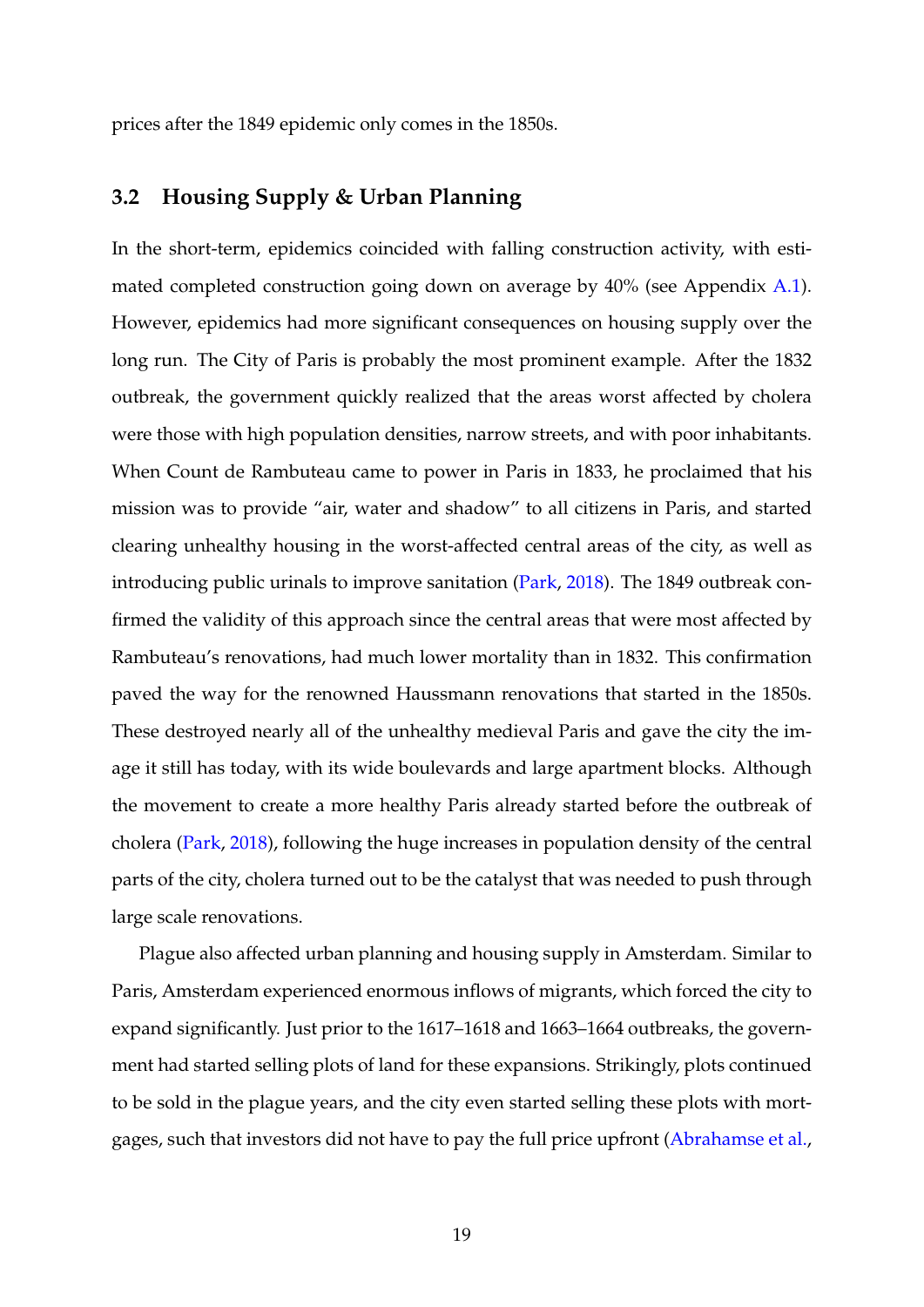[2015\)](#page-22-9). These mortgages were used widely, in particular around outbreaks.<sup>[8](#page-19-0)</sup> We do not know if the government took these measures because of the pandemic, but they do display a strong commitment to keeping supply expansion going even during epidemics. Beyond housing, the outbreaks of plague caused the city to focus on improving the urban water infrastructure, which was thought to be related to the spread of plague [Abrahamse](#page-22-10) [\(2010\)](#page-22-10).

Each of these developments might have contributed to the evolution of house prices and rents we observe after epidemics. First, the regeneration of areas heavily affected by cholera likely played an important role in the fact that house prices and rents in these areas did not stay persistently lower relative to less affected areas in Paris, as [Ambrus et al.](#page-22-3) [\(2020\)](#page-22-3) find for London. The introduction of wider streets, the clearance of slum housing, and access to clean water could improve the valuations of both new and existing properties. Second, the continued expansion of housing supply in both cities after epidemics limited longer-term price growth and could reinforce migration towards the city.

## **3.3 Expectations and Discount Rates**

The fact that epidemics altered the demand and supply for housing could explain the trajectories of rent prices. However, a demand-and-supply based explanation cannot explain why property prices fall more than rents over the very short-term, and in heavier affected areas.

One potential channel is that investors became more pessimistic about future housing demand and corresponding rents and that this decreased their valuation of properties. Note that if investors had perfect foresight on rents, or extrapolated the experience of previous outbreaks, property prices would fall by less than rent prices during an epidemic, because rent prices always recovered. Such changes in expectations can only explain the fall in house prices if investors became very pessimistic and expected housing demand to continue falling after the epidemics. Although we cannot test how

<span id="page-19-0"></span><sup>8</sup>Amsterdam City Archives, Archive 5065: Register van Rentebrieven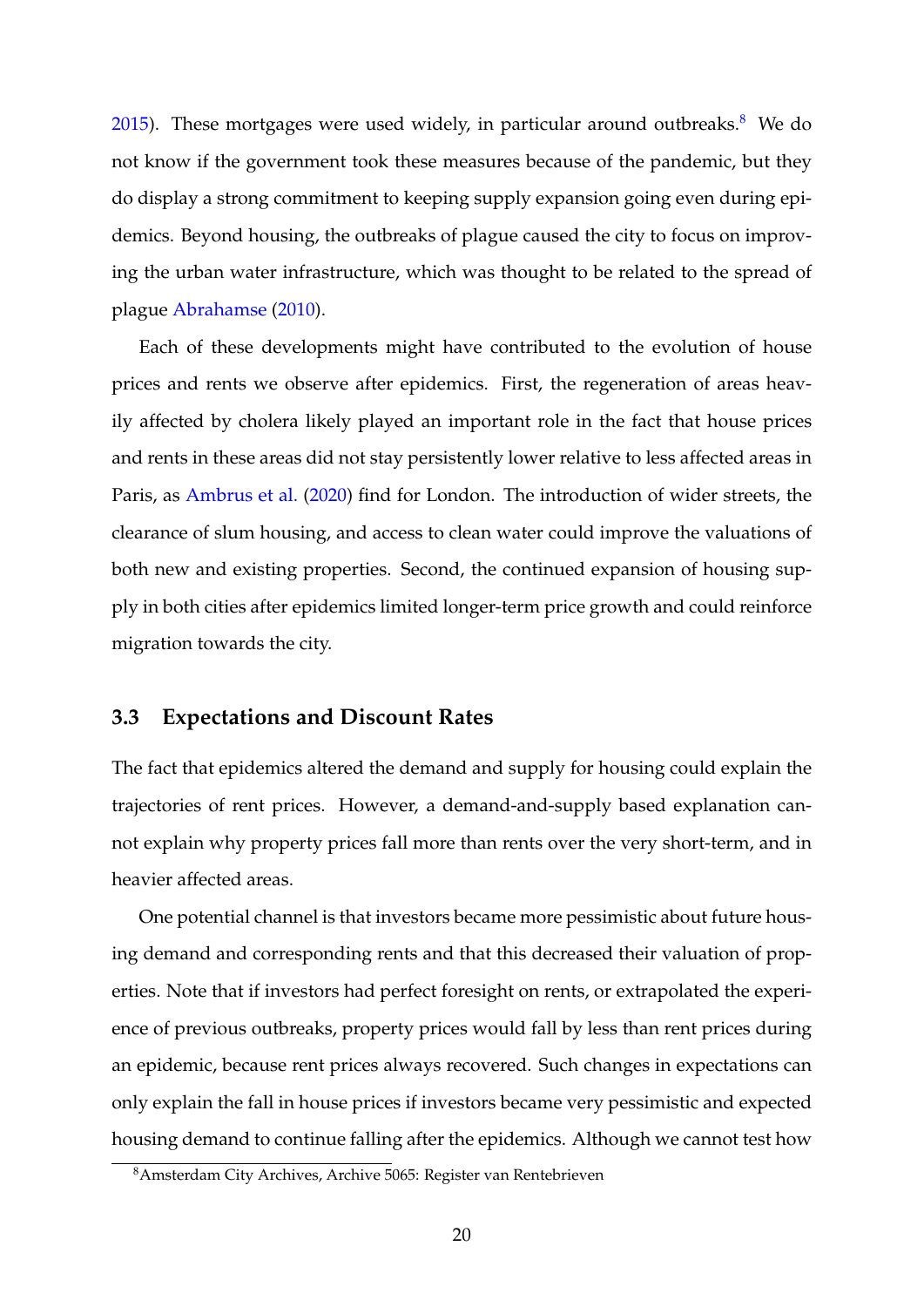likely this channel is, such pessimistic expectations were unjustified ex-post and if investors considered previous outbreaks.

A second channel is that an epidemic temporarily increased discount rates, either by increasing interest rates and housing risk premia. Interest rate fluctuations can only explain a minor part of this effect since the estimates in Table [1](#page-10-0) change little when controlling for aggregate interest rates. This also does not explain why prices fall more in heavily-affected areas.<sup>[9](#page-20-0)</sup> It is more likely that the outbreak of an epidemic temporarily increased risk aversion and corresponding risk premia. For example, changes in wealth or expected income triggered by epidemics could increase risk aversion, such as in the canonical model of [Campbell and Cochrane](#page-23-9) [\(1999\)](#page-23-9). The prospect of uncertainty in future income can generate similar increases in risk aversion (e.g. [Guiso](#page-24-9) [and Paiella,](#page-24-9) [2008\)](#page-24-9). Second, theoretical and empirical work shows that when risks are salient, and when events trigger negative emotions, risk aversion can temporarily increase significantly (e.g. [Loewenstein,](#page-25-12) [2000;](#page-25-12) [Bordalo et al.,](#page-22-11) [2012;](#page-22-11) [Cohn et al.,](#page-23-10) [2015;](#page-23-10) [Guiso et al.,](#page-24-10) [2018\)](#page-24-10), and affect risk perception [\(Slovic et al.,](#page-25-13) [2007\)](#page-25-13). This mechanism could explain why the fall in house prices is particularly large in the short-term and in heavily-affected areas. Uncertainty resolves when the epidemic ends, while homeowners in heavily-affected areas are more exposed to the outbreak, either directly or through their tenants.

One concern is that properties might sell at lower property prices due to changes in the composition of buyers, sellers, and properties for sale, instead of an increase in aggregate risk premia. For example, properties might sell at discounted prices because distressed sellers sell to the first available buyer, rather than waiting to realize the fundamental market price. This mechanism has been well-documented for foreclosure sales (e.g. [Campbell et al.,](#page-23-11) [2011\)](#page-23-11), but might also apply to regular fire sales. Table [2](#page-13-0) shows that different types of properties did not realize different prices during plague epidemics in Amsterdam, and that foreclosed properties did not realize lower prices

<span id="page-20-0"></span> $98$ Bond interest data for Amsterdam is less precise than for Paris, but more granular archival data on mortgage interest rates revealed these changed little during outbreaks (Amsterdam City Archives, Archive 5065).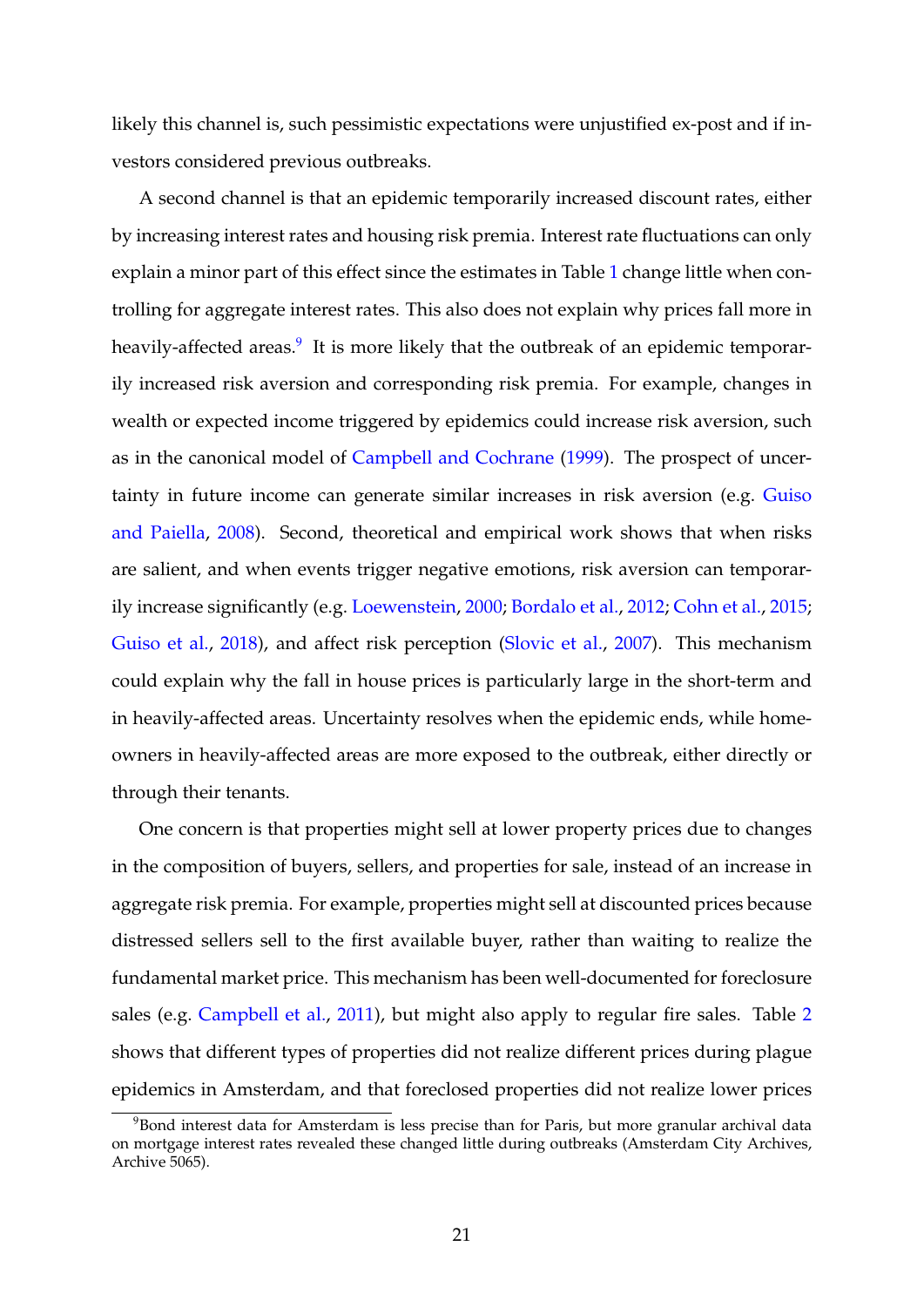either.<sup>[10](#page-21-0)</sup> In Appendix [A.3](#page-29-0) and [A.4,](#page-31-0) we show there is no difference in total foreclosure volume and realized holding periods during an outbreak, implying evidence for fire sales is limited.

## **4 Conclusion**

This paper documents that major epidemics cause significant but short-lived declines in house prices, and smaller declines in rent prices. Declines in property prices are most substantial just after the outbreak of an epidemic and in heavily-affected areas. Although various mechanisms could explain this finding, the most plausible explanation for the large and temporary decline in property prices is that epidemics temporarily increase housing risk premia, due to increased uncertainty and economic disruption. We attribute the absence of any long-term effect on house prices and rents to the resilience of cities to major shocks. In both Paris and Amsterdam, the outbreaks did not stop a massive flow of migrants from coming to the city. In Paris, the epidemic even proved to be a catalyst for significant urban change, and rent and house prices recovered even in the worst-affected areas.

<span id="page-21-0"></span> $10$ The likely cause for the absence of a foreclosure discount is that there was a large and liquid auction market for real estate property in Amsterdam, where both regular and foreclosed properties were sold.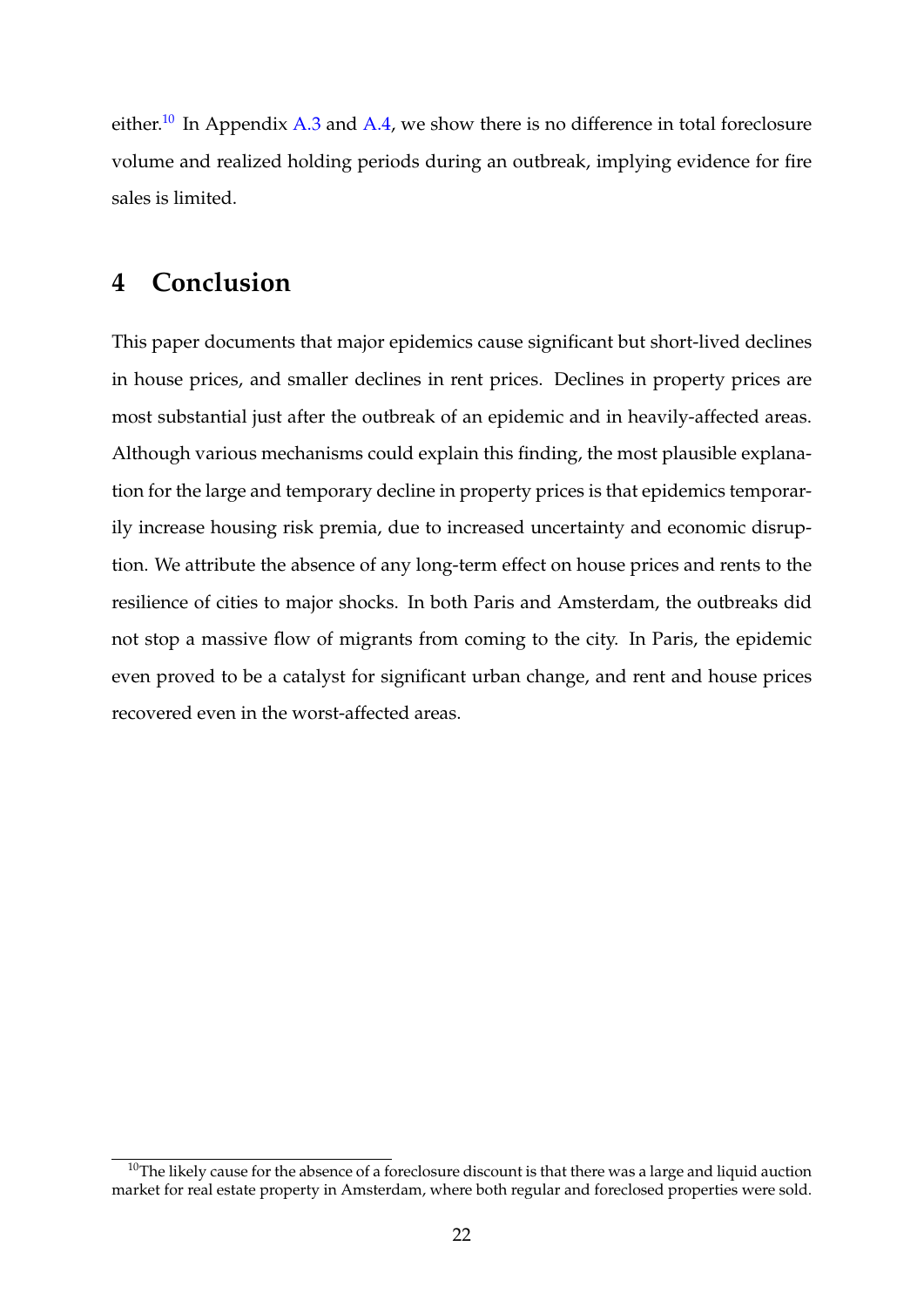## **References**

- <span id="page-22-10"></span>Abrahamse, J. E. (2010). *De grote uitleg van Amsterdam: stadsontwikkeling in de zeventiende eeuw*. Thoth.
- <span id="page-22-9"></span>Abrahamse, J. E., H. Deneweth, M. Kosian, and E. Schmitz (2015). Gouden kansen? Vastgoedstrategieen van bouwondernemers in de stadsuitleg van Amsterdam in de ¨ Gouden Eeuw. *Bulletin KNOB*, 229–257.
- <span id="page-22-6"></span>Administration Générale de l'Assistance Publique (1850). Rapport sur les épidémies *chol´eriques de 1832 et de 1849: dans les ´etablissements d´ependant de l'Administration g´en´erale de l'assistance publique de la ville de Paris*. Paul Dupont.
- <span id="page-22-4"></span>Alfani, G. (2013). Plague in seventeenth-century Europe and the decline of Italy: An epidemiological hypothesis. *European Review of Economic History 17*(4), 408–430.
- <span id="page-22-8"></span>Alfani, G. and M. Percoco (2019). Plague and long-term development: the lasting effects of the 1629–30 epidemic on the Italian cities. *The Economic History Review 72*(4), 1175–1201.
- <span id="page-22-3"></span>Ambrus, A., E. Field, and R. Gonzalez (2020). Loss in the time of cholera: Long-run impact of a disease epidemic on the urban landscape. *American Economic Review 110*(2), 475–525.
- <span id="page-22-7"></span>Bailey, M. J., R. F. Muth, and H. O. Nourse (1963). A regression method for real estate price index construction. *Journal of the American Statistical Association 58*(304), 933– 942.
- <span id="page-22-5"></span>Baron de Larrey, D. J. (1831). *Mémoire sur le choléra-morbus*. Imprimerie de Mme. Huzard (née Vallat la Chapelle).
- <span id="page-22-11"></span>Bordalo, P., N. Gennaioli, and A. Shleifer (2012). Salience theory of choice under risk. *The Quarterly Journal of Economics 127*(3), 1243–1285.
- <span id="page-22-2"></span>Brakman, S., H. Garretsen, and M. Schramm (2004). The strategic bombing of German cities during World War II and its impact on city growth. *Journal of Economic Geography 4*(2), 201–218.
- <span id="page-22-1"></span>Callen, M., M. Isaqzadeh, J. D. Long, and C. Sprenger (2014). Violence and risk preference: Experimental evidence from Afghanistan. *American Economic Review 104*(1), 123–48.
- <span id="page-22-0"></span>Cameron, L. and M. Shah (2015). Risk-taking behavior in the wake of natural disasters. *Journal of Human Resources 50*(2), 484–515.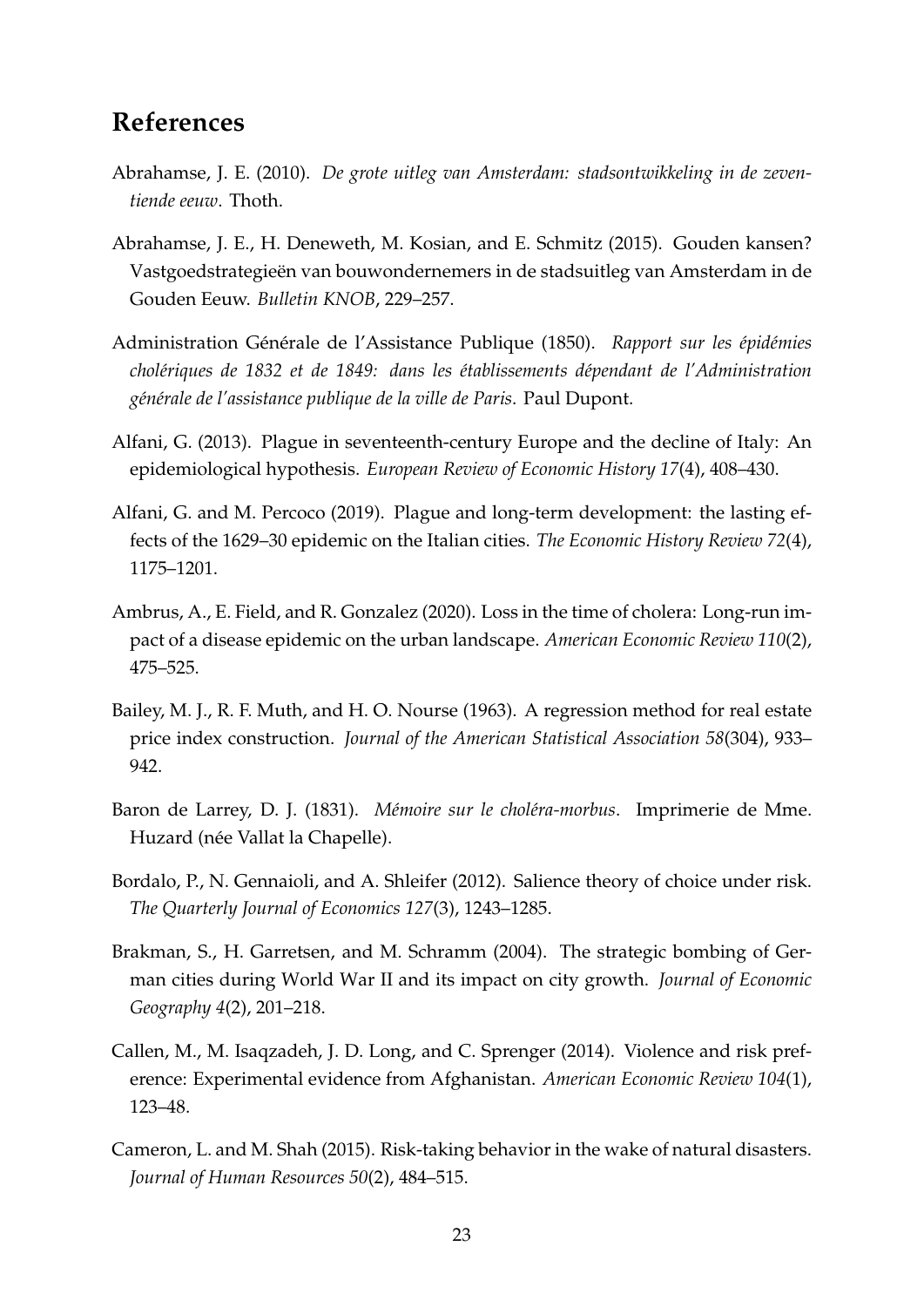- <span id="page-23-9"></span>Campbell, J. Y. and J. H. Cochrane (1999). By force of habit: A consumption-based explanation of aggregate stock market behavior. *Journal of Political Economy 107*(2), 205–251.
- <span id="page-23-11"></span>Campbell, J. Y., S. Giglio, and P. Pathak (2011). Forced sales and house prices. *American Economic Review 101*(5), 2108–31.
- <span id="page-23-6"></span>Case, K. E. and R. J. Shiller (1987). Prices of single-family homes since 1970: New indexes for four cities. *New England Economic Review* (Sep), 45–56.
- <span id="page-23-7"></span>Case, K. E. and R. J. Shiller (1989). The efficiency of the market for single-family homes. *American Economic Review 79*(1), 125–137.
- <span id="page-23-10"></span>Cohn, A., J. Engelmann, E. Fehr, and M. A. Maréchal (2015). Evidence for countercyclical risk aversion: An experiment with financial professionals. *American Economic Review 105*(2), 860–85.
- <span id="page-23-1"></span>Curtis, D. R. (2016). Was plague an exclusively urban phenomenon? Plague mortality in the seventeenth-century Low Countries. *Journal of Interdisciplinary History 47*(2), 139–170.
- <span id="page-23-12"></span>Daumard, A. (1965). *Maisons de Paris et propriétaires parisiens au XIXe siècle, 1809-1880*. Paris: Cujas.
- <span id="page-23-0"></span>Davis, D. R. and D. E. Weinstein (2002). Bones, bombs, and break points: The geography of economic activity. *American Economic Review 92*(5), 1269–1289.
- <span id="page-23-3"></span>De Châteauneuf, L.-F. B. (1834). *Rapport sur la marche et les effets du choléra-morbus dans Paris et les communes rurales du département de la Seine, par la commission nommée... ann´ee 1832*. Imprimerie royale.
- <span id="page-23-2"></span>De Vries, J. (1981). *Barges and capitalism: passenger transportation in the Dutch economy, 1632-1839*, Volume 4. Utrecht: HES Publishers.
- <span id="page-23-8"></span>De Vries, J. and A. Van der Woude (1997). *The first modern economy: Success, failure, and perseverance of the Dutch economy, 1500–1815*. Cambridge University Press.
- <span id="page-23-13"></span>Durbin, J. and S. J. Koopman (2012). *Time Series Analysis by State Space Methods* (Second ed.). Oxford University Press.
- <span id="page-23-4"></span>Eichholtz, P. M. A., M. Korevaar, and T. Lindenthal (2019). 500 years of urban rents, housing quality and affordability. *SSRN Working Paper no. 3418495*.
- <span id="page-23-5"></span>Eichholtz, P. M. A., M. Korevaar, and T. Lindenthal (2020). The total return and risk to residential real estate. *SSRN Working Paper no. 3549278*.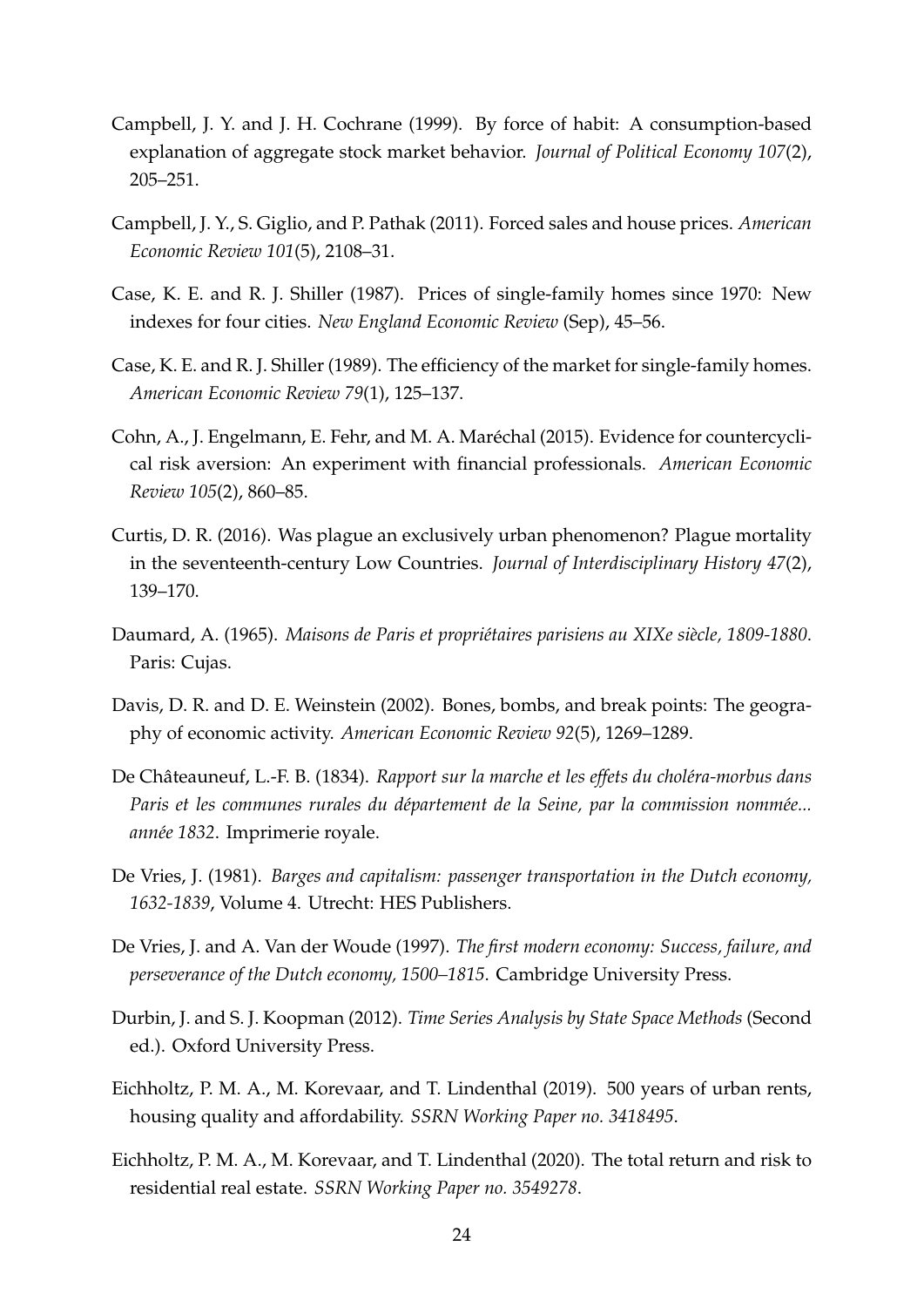- <span id="page-24-0"></span>Ferguson, N., D. Laydon, G. Nedjati-Gilani, et al. (2020). Impact of nonpharmaceutical interventions (npis) to reduce COVID-19 mortality and healthcare demand.
- <span id="page-24-7"></span>Francke, M. K. (2010, February). Repeat sales index for thin markets: A structural time series approach. *Journal of Real Estate Finance and Economics 41*(1), 24–52.
- <span id="page-24-13"></span>Francke, M. K. and M. Korevaar (2019). Baby booms and asset booms: Demographic change and the housing market. *SSRN Working Paper no. 3368036*.
- <span id="page-24-11"></span>Gelderblom, O., M. Hup, and J. Jonker (2018). Public functions, private markets: Credit registration by aldermen and notaries in the Low Countries, 1500–1800. In M. Lorenzini, C. Lorandini, and D. Coffman (Eds.), *Financing in Europe: Evolution, Coexistence and Complementarity of Lending Practices from the Middle Ages to Modern Times*, pp. 163–194. Springer International Publishing.
- <span id="page-24-4"></span>Gelderblom, O. and J. P. Jonker (2011). Public finance and economics growth. the case of Holland in the seventeenth century. *Journal of Economic History 71*(1), 1–39.
- <span id="page-24-6"></span>Geltner, D. M. (1997). Bias and precision of estimates of housing investment risk based on repeat sales indices: A simulation analysis. *The Journal of Real Estate Finance and Economics 14*, 155–171.
- <span id="page-24-1"></span>Goetzmann, W. N., D. Kim, and R. J. Shiller (2016). Crash beliefs from investor surveys. Technical report, National Bureau of Economic Research.
- <span id="page-24-8"></span>Goetzmann, W. N. and M. Spiegel (1995). Non-temporal components of residential real estate appreciation. *The Review of Economics and Statistics 77*, 199–206.
- <span id="page-24-9"></span>Guiso, L. and M. Paiella (2008). Risk aversion, wealth, and background risk. *Journal of the European Economic association 6*(6), 1109–1150.
- <span id="page-24-10"></span>Guiso, L., P. Sapienza, and L. Zingales (2018). Time varying risk aversion. *Journal of Financial Economics 128*(3), 403–421.
- <span id="page-24-5"></span>Hautcoeur, P.-C. and A. Riva (2018). The data for financial history (dfih) database. <http://dfih.fr/>.
- <span id="page-24-3"></span>Heine, H. (1872). *Französische zustände*, Volume 8. Hoffmann und Campe.
- <span id="page-24-12"></span>Hoffman, P. T. (2000). *Growth in a Traditional Society: The French Countryside, 1450-1815*. Princeton University Press.
- <span id="page-24-2"></span>Hornbeck, R. and D. Keniston (2017). Creative destruction: Barriers to urban growth and the Great Boston Fire of 1872. *American Economic Review 107*(6), 1365–98.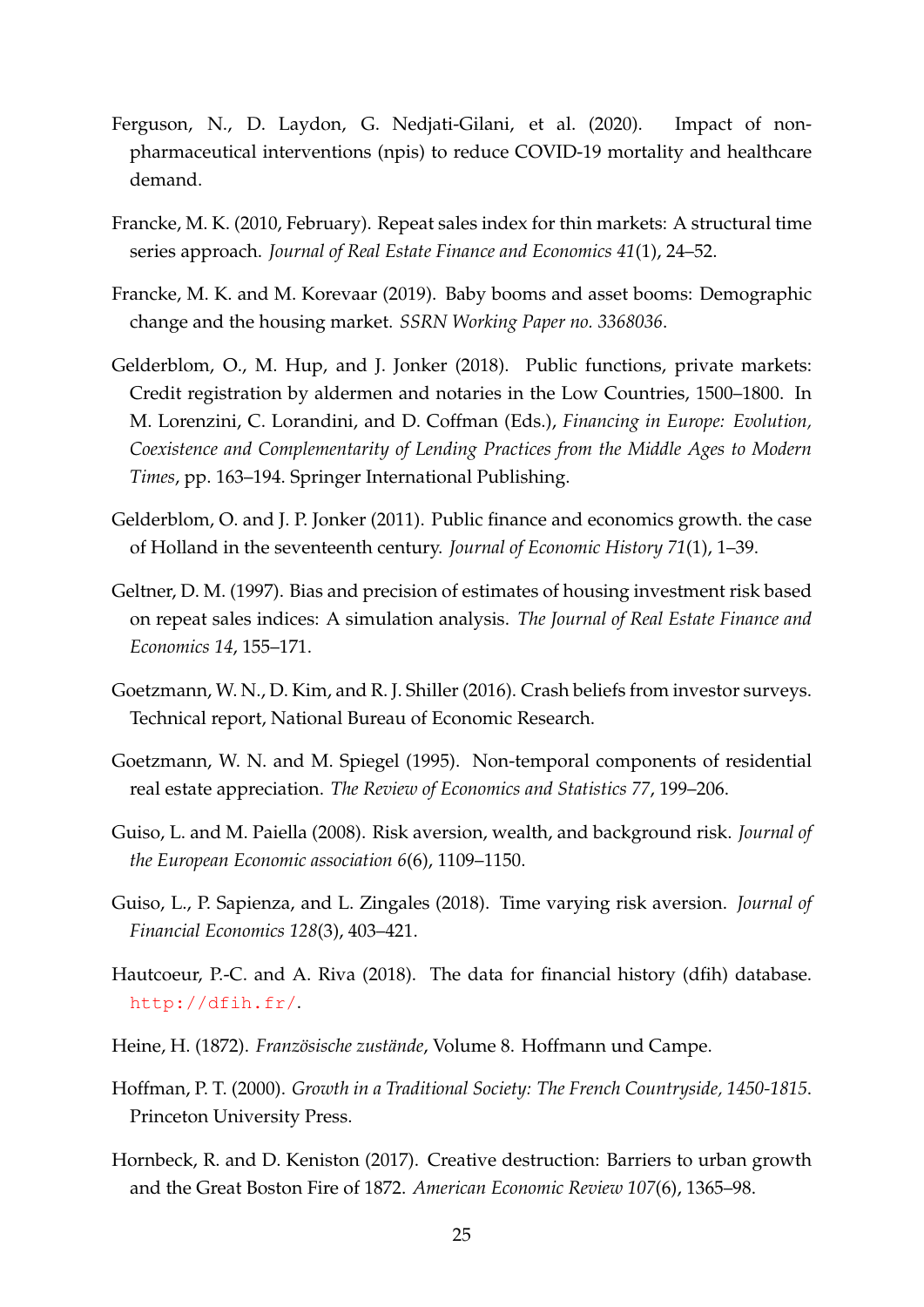- <span id="page-25-8"></span>Kesztenbaum, L. and J.-L. Rosenthal (2017). Sewers' diffusion and the decline of mortality: The case of Paris, 1880–1914. *Journal of Urban Economics 98*, 174–186.
- <span id="page-25-7"></span>Korevaar, M. (2020). Reach for yield and real estate: The impact of investor demand on house prices. Mimeo.
- <span id="page-25-6"></span>Le Mée, R. (1998). Le choléra et la question des logements insalubres à Paris (1832-1849). *Population (french edition)*, 379–397.
- <span id="page-25-12"></span>Loewenstein, G. (2000). Emotions in economic theory and economic behavior. *American Economic Review 90*(2), 426–432.
- <span id="page-25-1"></span>Miguel, E. and G. Roland (2011). The long-run impact of bombing Vietnam. *Journal of Development Economics 96*(1), 1–15.
- <span id="page-25-5"></span>Mooij, A. (2001). *Van pest tot aids. Vijf eeuwen besmettelijke ziekten in Amsterdam.* Thoth, Bussum.
- <span id="page-25-3"></span>Noordegraaf, L. and G. Valk (1996). *De Gave Gods. De pest in Holland vanaf de late Middeleeuwen*. Bert Bakker.
- <span id="page-25-10"></span>Nusteling, H. P. H. (1985). *Welvaart en werkgelegenheid in Amsterdam, 1540-1860: een relaas over demografie, economie en sociale politiek van een wereldstad*. Bataafsche Leeuw.
- <span id="page-25-11"></span>Park, S.-Y. (2018). *Ideals of the Body: Architecture, Urbanism, and Hygiene in Postrevolutionary Paris*. University of Pittsburgh Press.
- <span id="page-25-9"></span>Rosen, S. (1974). Hedonic prices and implicit markets: Product differentiation in pure competition. *Journal of Political Economy 82*(1), 34–55.
- <span id="page-25-2"></span>Sanso-Navarro, M., F. Sanz, and M. Vera-Cabello (2015). The impact of the American Civil War on city growth. *Urban Studies 52*(16), 3070–3085.
- <span id="page-25-13"></span>Slovic, P., M. L. Finucane, E. Peters, and D. G. MacGregor (2007). The affect heuristic. *European Journal of Operational Research 177*(3), 1333–1352.
- <span id="page-25-4"></span>Van Leeuwen, M. H. and J. E. Oeppen (1993). Reconstructing the demographic regime of Amsterdam 1681–1920. *Economic and Social History in the Netherlands 5*, 61–102.
- <span id="page-25-0"></span>Wong, G. (2008). Has SARS infected the property market? Evidence from Hong Kong. *Journal of Urban Economics 63*(1), 74–95.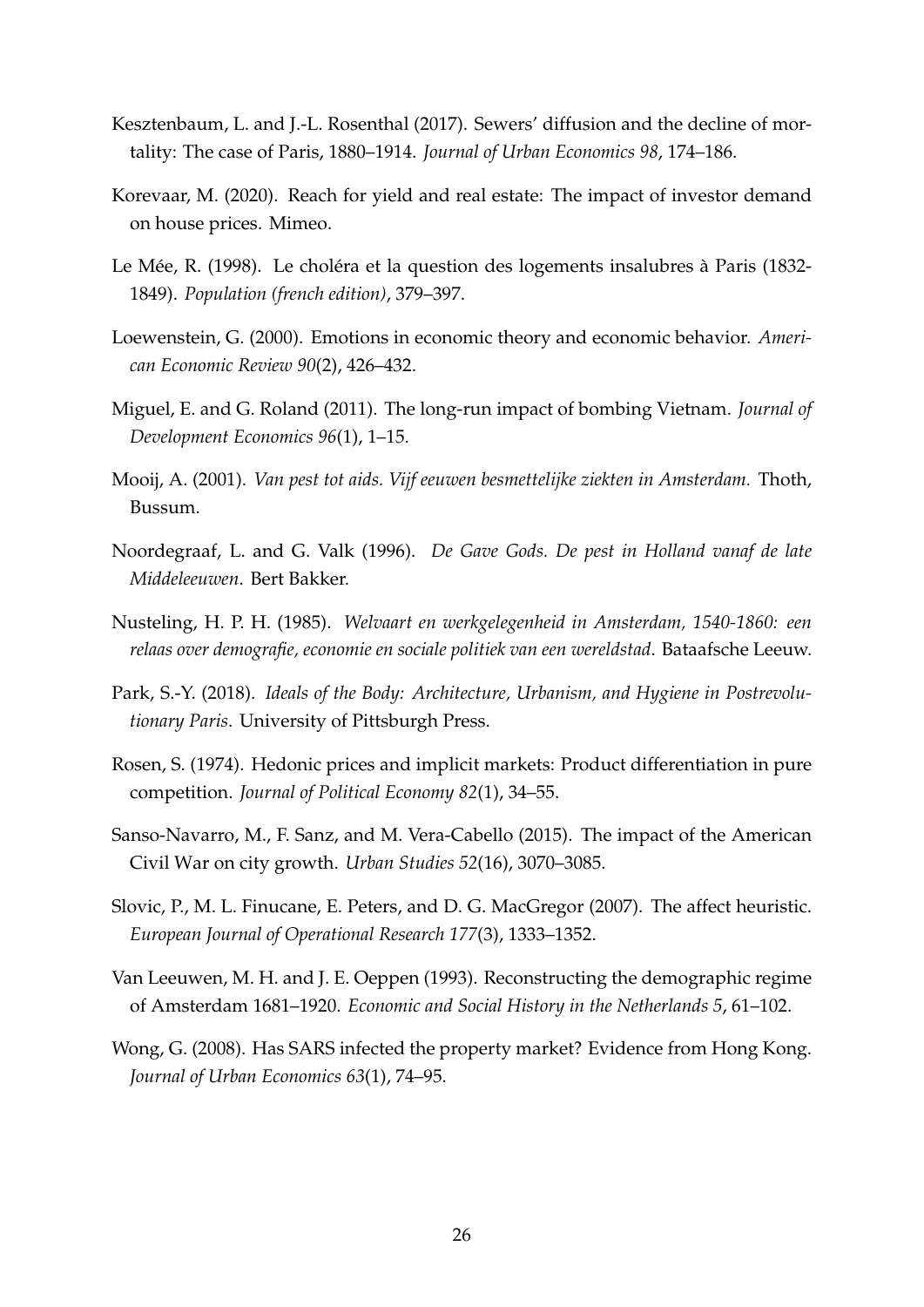## <span id="page-26-0"></span>**A Beyond Prices: Housing Markets in Epidemics**

In this Appendix, we provide a descriptive overview of other developments in the Amsterdam and Paris housing market during epidemics. We will discuss changes in housing supply, mortgage supply, transaction volume & foreclosures, and timebetween-sales. For a more detailed description of the structure of the housing market in this period, see [Korevaar](#page-25-7) [\(2020\)](#page-25-7) for Amsterdam and [Eichholtz et al.](#page-23-5) [\(2020\)](#page-23-5) for Paris.

## <span id="page-26-1"></span>**A.1 Housing Supply and Construction**

#### **Amsterdam**

[Abrahamse](#page-22-10) [\(2010\)](#page-22-10) notes that the 1617-1618 epidemic temporarily halted the building industry, with masons and carpenters complaining they experienced a very bad year. From 1632, there are government statistics on the rental value of newly completed buildings in the city, which were made for the purpose of property taxation.<sup>[11](#page-26-2)</sup> For all four epidemics that hit the city after 1632, we find that the number of completed properties falls in the year following the start of the outbreak, with an average fall in completed construction of 38%, with the fall ranging from 27% to 48% across all four epidemics. Because most outbreaks started in the fall, it is unlikely they still had a large effect on completed construction in the year of the outbreak itself. However, we should note that the levels of construction both before and after an epidemic varied significantly: there was significant construction taking place around the 1635-1636 epidemic and even more so during the 1663-1664 epidemic, while construction was already at very low rates around the epidemics in the 1650s.

#### **Paris**

In Paris, the outbreaks of cholera coincided with a slump in building activity as well. Based on data from [Daumard](#page-23-12) [\(1965\)](#page-23-12), the total rental value of new construction fell by about 70% in 1849, and the slump in building activity continued until 1852. After 1852,

<span id="page-26-2"></span><sup>11</sup>Source: Amsterdam City Archives, Archive 5044.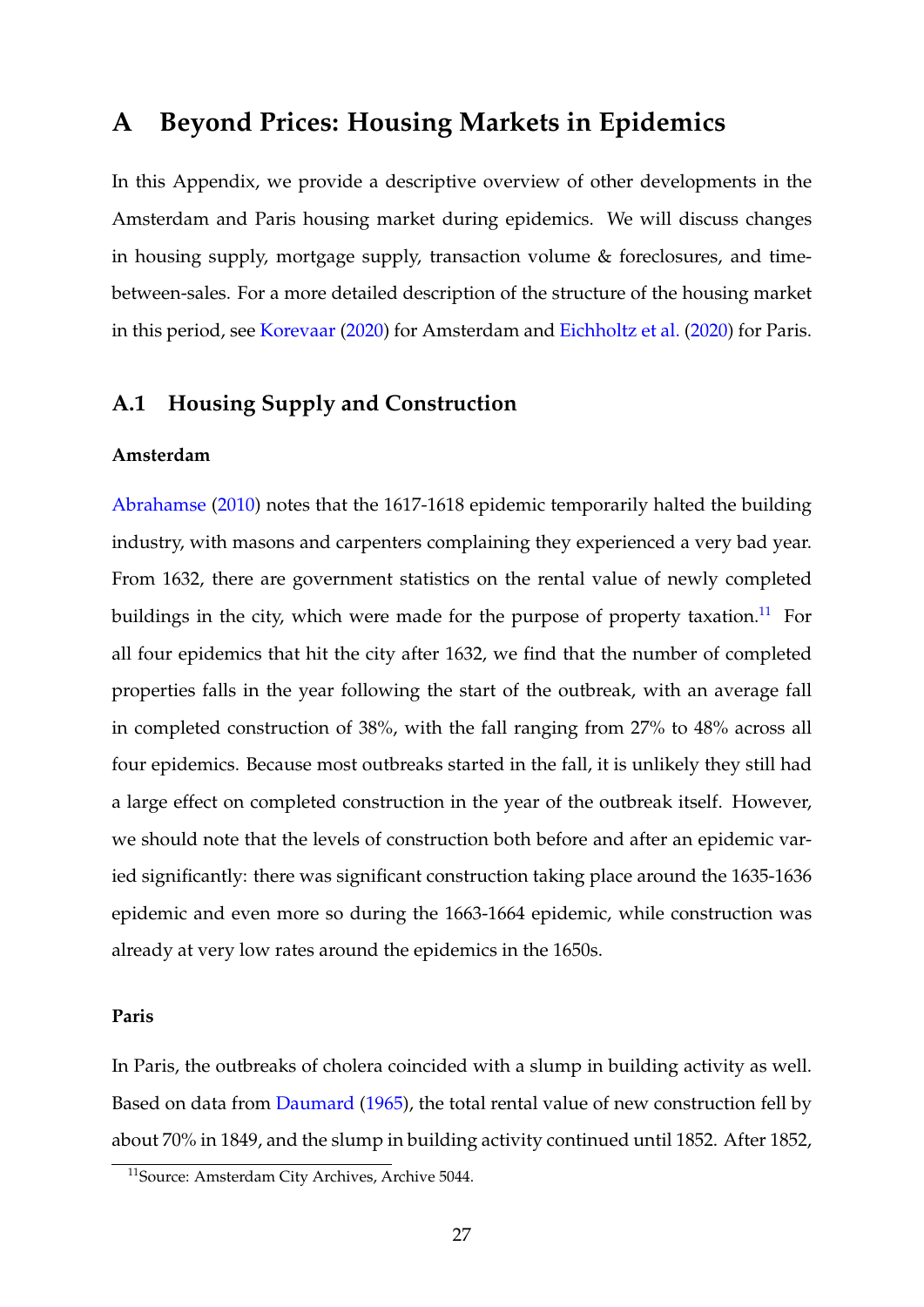construction quickly resumed due to the start of the Hausmann renovations of Paris. It should be noted that construction was already falling significantly in 1848, due to the economic crisis and revolution that Paris was experiencing at that time.

For 1832, we do not possess exact numbers on the rental value of new construction. The closest equivalent to a construction estimate is the number of bricks that entered Paris in each year, because bricks are essential for housing construction. The number of bricks fell by about 10% in 1832 (relative to a fall of about 33% in 1849), but recovered quickly in the following year [\(Daumard,](#page-23-12) [1965\)](#page-23-12). This is consistent with the stronger population growth that happened in the early 1830s, at least when comparing to the period around 1850. Again, we should note that the number of bricks that entered the city was already falling sharply in 1831.

In short, our evidence for both Paris and Amsterdam suggests that housing construction slowed down during an epidemic, consistent with the significant economic and demographic turmoil brought by these epidemics. We want to stress that our evidence on housing construction should be treated as suggestive evidence: we do not have consistent data on housing construction available for all epidemics, leaving too little power for any formal statistical test, and it is hard to control for pre-trends given that the epidemics also coincided with other shocks in building activity, most notably in Paris in 1849 and in Amsterdam around 1663.

## **A.2 Mortgage Originations**

#### **Amsterdam**

In the 17th century, a significant fraction of properties was funded using a peer-topeer mortgage, typically supplied by the seller of the property. The closest analogy to a modern mortgage was a *losrente* contract, which was an interest-only mortgage without a maturity date and an LTV of up to 100%. The borrower could repay the capital sum whenever he wanted. Between the 1630s and the 1660s, around 20% of real estate transactions were financed using such a loan. The City of Amsterdam also often provided such mortgages when it was selling plots of land. Beyond these long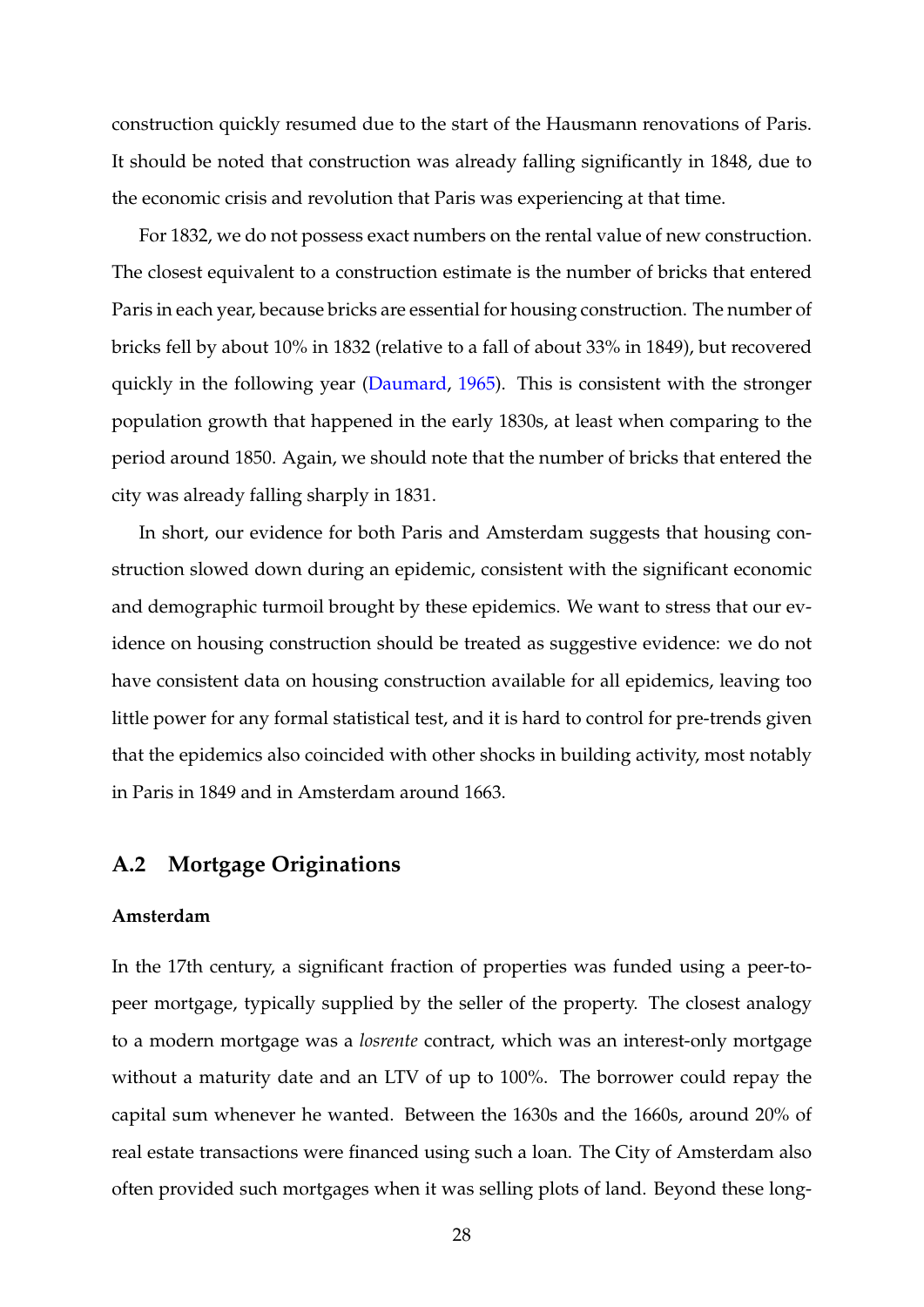term loans, properties could also be financed using a *schepenkennis*, which was either a loan without interest used to specify a payment schedule (typically for just a year), or a short-term interest-bearing loan with a maturity of up to several years [\(Gelderblom](#page-24-11) [et al.,](#page-24-11) [2018\)](#page-24-11). We do not know exactly how many of these loans were used as mortgages.

We briefly highlight how long-term mortgage volume changed around the epidemics after 1630, using data on the number of *losrenten* from [Korevaar](#page-25-7) [\(2020\)](#page-25-7). During the outbreaks in 1635–1636 and 1652, we document significant reductions in the number of mortgages, with the number of contracts dropping monotonically from 321 in 1634 to 134 in 1637, and from 100 contracts in 1651 to just 73 in 1653. There is no fall in mortgage activity during the smaller outbreak in 1655, but it should be noted that mortgage activity was already at very low levels before the outbreak, since there were only 37 mortgages issued in 1654 and around 60 in 1655 and 1656. The outbreak of 1663–1664 is an outlier with respect to the number of mortgages, because mortgage volume doubled in 1664, but fell in subsequent years. Most of the increase in contracts was driven by mortgages on the sales of plots of land by the city. It is possible they hoped to increase land revenue by providing credit, but we do not know whether this decision was related to the outbreak. In 1617-1618, when the city issued a large number of plots of land during a plague epidemic, the government also issued loans to buyers of plots of land for a 50% LTV.

### **Paris**

For Paris, we do not have detailed data on mortgage originations around outbreaks of cholera. However, Paris already had a well-developed mortgage market in the 19th century, with a centralized mortgage register (*hypotheques*), and a large and active market for peer-to-peer loans [\(Hoffman,](#page-24-12) [2000\)](#page-24-12). Comparatively, this market was also substantially larger than the peer-to-peer loan market in Amsterdam, at least during the Ancien Regime [\(Hoffman,](#page-24-12) [2000;](#page-24-12) [Gelderblom et al.,](#page-24-11) [2018\)](#page-24-11).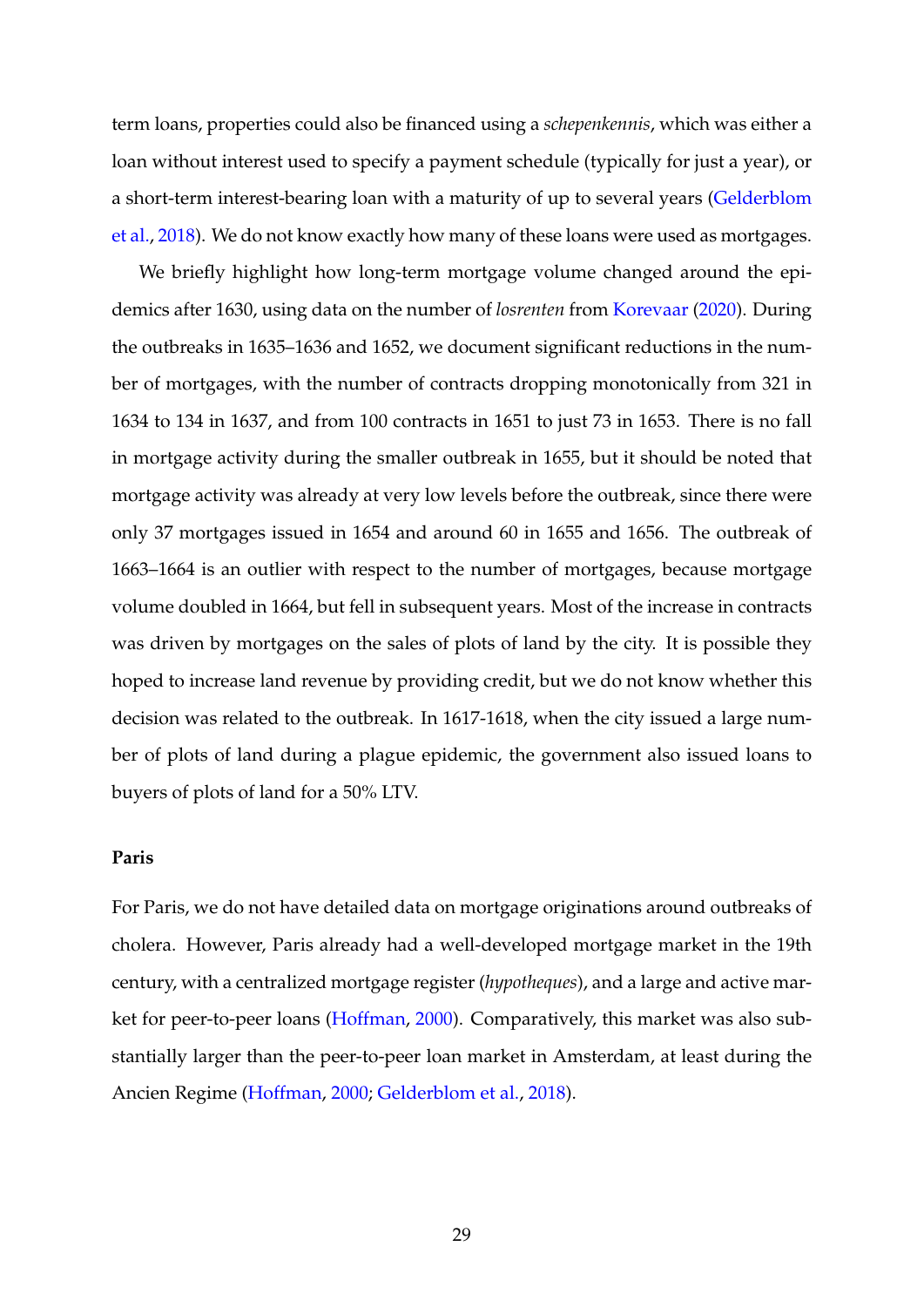### <span id="page-29-0"></span>**A.3 Transaction Volume & Foreclosures**

Both Paris and Amsterdam had institutions in place that permitted creditors to auction properties in case the owner foreclosed on its loans or any other type of required payment. These auctions were organized centrally and were also a common way to sell non-foreclosed properties. In Amsterdam, the records do not allow us to distinguish between regular private sales and auctions sales since only foreclosures were registered separately. However, the available auction lists suggest the number of transacted properties was large relative to total volume. For example, in the year 1743, 548 properties were put up for sale, relative to 613 realized total transactions in the cities. Although not every property put up for sale in an auction would eventually transact, this suggests a large fraction of real estate transactions in Amsterdam happened through auctions.

#### **Amsterdam**

For Amsterdam, we can reconstruct total volume in the housing market for a substantial number of months, building on the turnover data presented in [Korevaar](#page-25-7) [\(2020\)](#page-25-7). For four epidemics, we have precise monthly data on regular transaction volume, and for five epidemics we have monthly data on foreclosure volume. This implies that, contrary to our more scattered data on construction and mortgage volume, we have enough observations to statistically test the impact of pandemics on volume.

To do so, we regress the monthly level of turnover on a set of annual time dummies that indicate the number of years until or since the closest outbreak of a plague epidemic, with the number of years ranging from -2 years (12-24 months before the outbreak) to 3 years after the outbreak (24-36 months). We also control for seasonality by including month fixed effects. To estimate the regression, we only incorporate data that is between -24 months and 36 months from an epidemic. Because our volume estimates are monthly, but our plague dummies annual, there is significant autocorrelation (and heteroskedasticity) in the residuals of this regression. We adjust standard errors for heteroskedasticity and autocorrelation using Andrews (1991) HAC errors.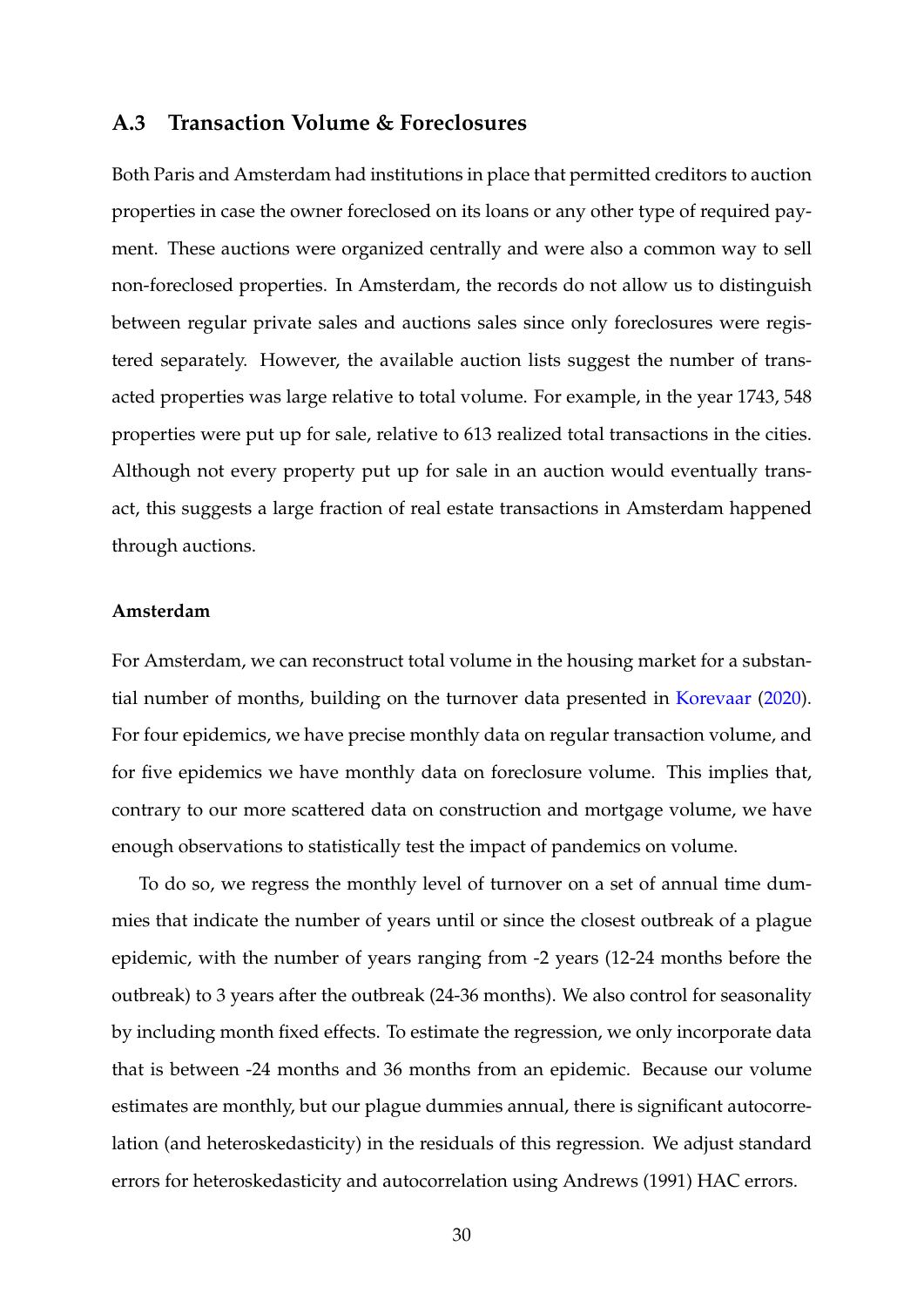Table [3](#page-30-0) reports the results of these regressions, both for regular sales and foreclosure sales. We use transaction volume in the year before an epidemic as a baseline. Transaction volume is expressed as a percentage of the total housing stock.

|                            | Volume:  |              |  |
|----------------------------|----------|--------------|--|
|                            | Regular  | Foreclosures |  |
| Epidemic $_{Year-2}$       | 0.003    | 0.001        |  |
|                            | (0.023)  | (0.006)      |  |
| Epidemic $_{Year}$         | $-0.049$ | $-0.001$     |  |
|                            | (0.023)  | (0.006)      |  |
| Epidemic $_{Year+1}$       | $-0.026$ | 0.004        |  |
|                            | (0.025)  | (0.006)      |  |
| Epidemic <sub>Year+2</sub> | 0.019    | 0.012        |  |
|                            | (0.027)  | (0.006)      |  |
| Month FE                   | Yes      | Yes          |  |
| Constant                   | Yes      | Yes          |  |
| Observations               | 258      | 260          |  |
| $\mathbb{R}^2$             | 0.740    | 0.252        |  |
| Adjusted $\mathbb{R}^2$    | 0.724    | 0.206        |  |
| Residual Std. Error        | 0.083    | 0.028        |  |
| F Statistic                | 46.034   | 5.488        |  |

<span id="page-30-0"></span>Table 3: Monthly Transaction Volume around Epidemics.

The estimates suggest that transaction volume declined significantly during an outbreak, with monthly transaction volume going down by 0.05 percentage points. On average, 0.2 percent of the housing stock traded hands in each month, implying that transaction volume fell by about 25 percent during these epidemics.<sup>[12](#page-30-1)</sup>

For foreclosure volume, we find no significant effects in the first two years after an outbreak, but a significant increase in foreclosure volume 24 to 36 months later. This increase (0.01 percentage point of the housing stock per month) is about 25 percent relative to average monthly foreclosure volume. It should not be surprising that there is a delay between foreclosure sales and the outbreak of an epidemic: lenders might

*Notes:* HAC-consistent standard errors are reported between parentheses.

<span id="page-30-1"></span><sup>&</sup>lt;sup>12</sup>As a robustness check, we also modeled monthly transaction volume in a local linear trend model, that models log sales as a function of a linear trend, a seasonal component and the six-monthly plague variables that we also used in our analysis on Amsterdam prices. This revealed that volume primarily dropped between six and twelve months after an outbreak, and by approximately 29%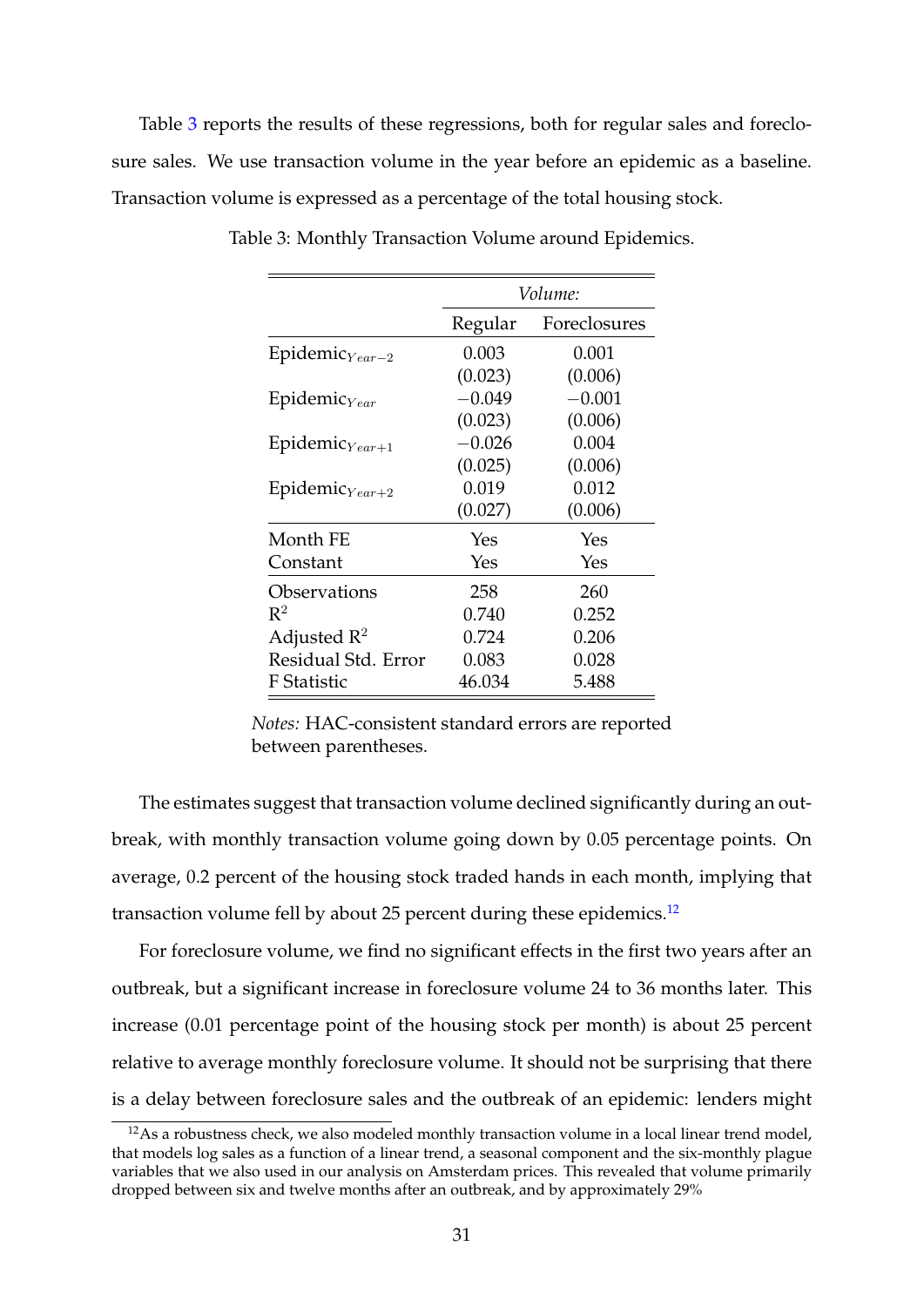have waited for the epidemic to be over before starting a formal foreclosure procedure, both to give debtors extra time to pay or to avoid selling in a distressed market.

### **Paris**

Because our data are only for a sample of streets, we cannot reconstruct transaction volume for Paris. However, the number of transactions in our sample provide, at least over the short-term, an estimate of the changes in transaction activity in the city. Figure [4](#page-31-1) plots the volume of annual auction sales and private sales for the streets covered by our data, from 1820 to 1860. In line with our observations on housing construction, transaction volume already dropped substantially in the year before the outbreak, following the economic crisis around the 1830 revolution and the 1848 revolution. In 1849, transaction volume even increases relative to its previous levels, although this is entirely driven by an increase in the number of auctions.

<span id="page-31-1"></span>



*Notes:* These figures plot the annual number of transactions in our sample, separating auction sales and private sales.

## <span id="page-31-0"></span>**A.4 Time-between-Sales**

We want to check whether the time-between-sales changes during or just after an epidemic. When owners are forced to sell properties due to the effects of the outbreak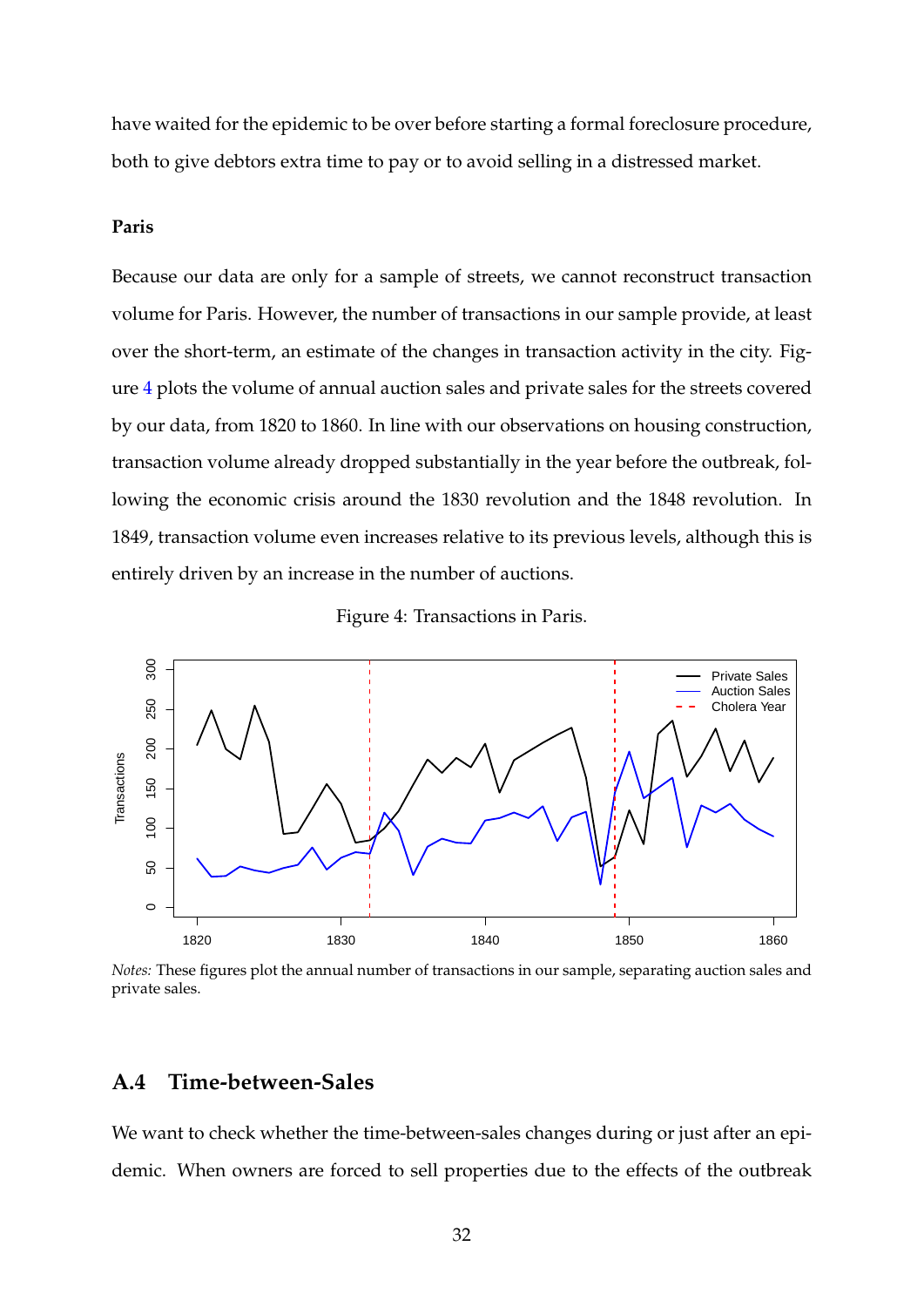of an epidemic, the average time-between-sales might go down. For all repeat sale pairs the time-between-sales is calculated as the difference (in days) between the date of selling and buying a property. We model the average time-between-sales per date of the second sale pair (TBS<sub>t</sub>) as

$$
\ln TBS_t = \mu_t + x_t'\beta + \varepsilon_t, \ \mu_{t+1} = \mu_t + \kappa_t + \zeta_t, \ \kappa_t + 1 = \kappa_t + \xi_t,
$$

where  $\mu_t$  is the log time-between-sales trend, specified as a local linear trend model. $^{13}$  $^{13}$  $^{13}$ The vector  $x_t$  contains dummy variables for epidemics, specified similarly as in sub-section [2.3](#page-12-2) for the plague. Table [4](#page-32-1) provides the estimation results for the coefficients of the epidemic dummy variables for Amsterdam and Paris. We do not find statistical significant changes in the average time-between-sales during or just after the outbreak of an epidemic. Note that the average number of second sales per month is small, 6.2 and 9.7 for Amsterdam and Paris, respectively. So results may be sensitive to outliers.

<span id="page-32-1"></span>

|               | Dependent variable: $\ln TBS_t$ |                  |  |
|---------------|---------------------------------|------------------|--|
|               |                                 |                  |  |
|               | Amsterdam                       | Paris            |  |
| Epidemic      | 0.037                           | $-0.072$         |  |
|               | (0.118)                         | (0.130)          |  |
| Epidemic.L6M  | $-0.157$                        | 0.038            |  |
|               | (0.119)                         | (0.131)          |  |
| Epidemic.L12M | 0.108                           | 0.109            |  |
|               | (0.124)                         | (0.130)          |  |
| Observations  | 274                             | 479              |  |
| Sample Period | $1645(1) - 1669(12)$            | 1820(1)-1859(12) |  |

Table 4: Estimation Results for Time-between-Sales.

<span id="page-32-0"></span><sup>&</sup>lt;sup>13</sup>See [Durbin and Koopman](#page-23-13) [\(2012\)](#page-23-13) for more details on the local linear trend model. The model has been estimated by the STAMP software for State Space Models.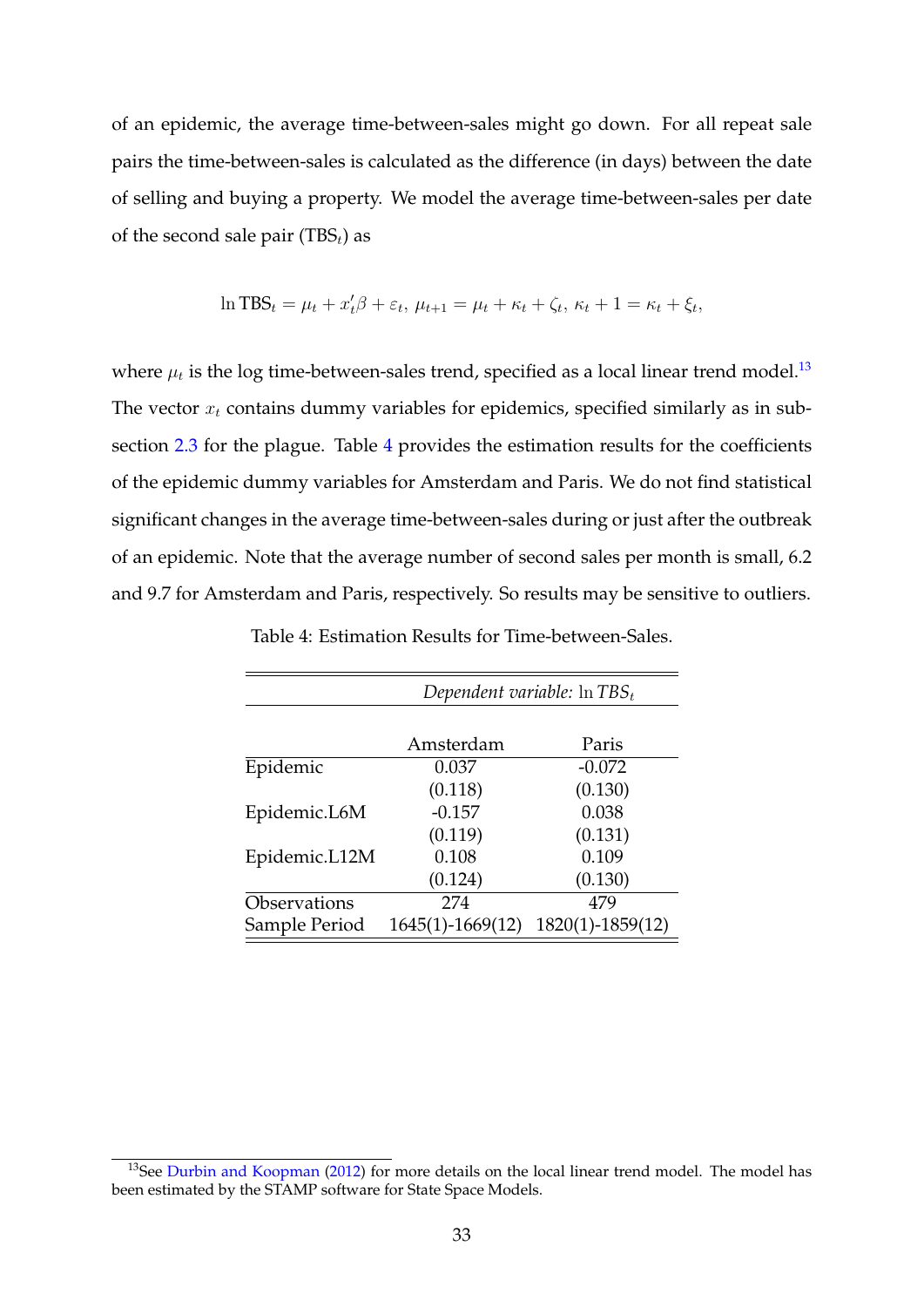## <span id="page-33-0"></span>**B Results using a Hedonic Price Model**

In this section of the appendix, we estimate a hedonic price model that aims to control for quality of the sold properties using actually observed quality characteristics. One advantage of this model is that it does not require properties to be sold repeatedly. Because our transaction data for the 17th century is incomplete, the number of repeatsales around some of the epidemics is small. Using a hedonic price model, we can include over 1000 transaction prices within six months of an epidemic. A disadvantage of this approach is that the data provide very little information on housing quality beyond location, implying estimates contain significant noise.

The hedonic price model is given by:

$$
\ln P_{i,t} = \alpha + \mu_t + x'_{i,t} \beta + \varepsilon_{i,t},\tag{3}
$$

where  $\mu_t$  is the log price index,  $x_{i,t}$  is a vector of control variables, and  $\varepsilon_{i,t}$  is the error term with zero mean and variance  $\sigma_{\epsilon}^2$ . Control variables are street fixed effects and very crude descriptions of the property, like the presence of a building, a garden, a shop, etcetera. In total, we have 25 property related dummy variables. We use identical variables for the plague as in the repeat sales model.

The results of the hedonic price model are reported in Table [5.](#page-34-0) In general, the plague variables in the hedonic price model are similar, but slightly smaller and less significant compared to the ones in the repeat sales model. The estimated effect is about minus 9% (significant at the 10 percent level). The weaker significant is unsurprising because the hedonic price model is less precisely estimated than the repeatsales model (i.e. the high  $\sigma_{\varepsilon}$  relative to Table [2\)](#page-13-0).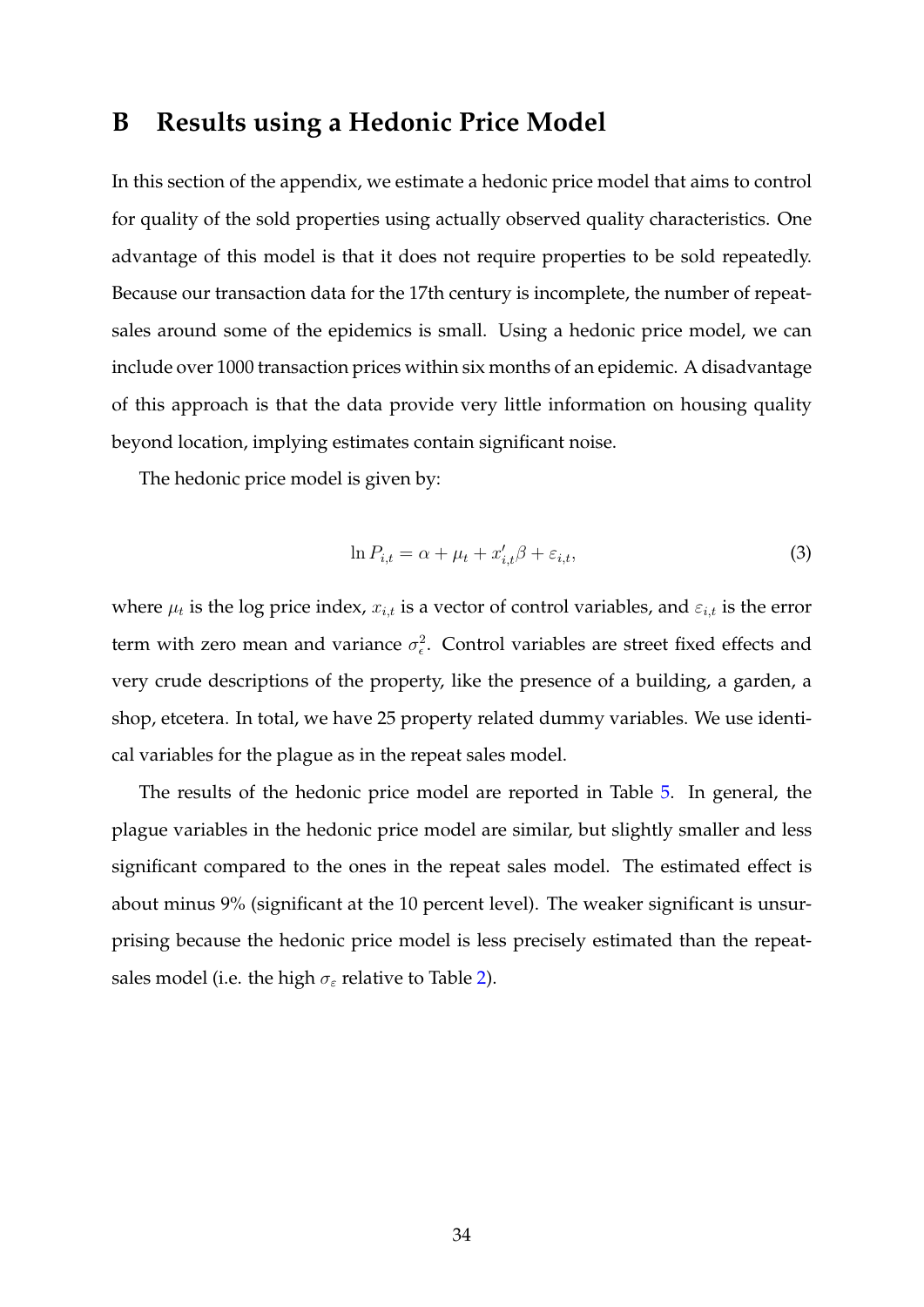|                         | Dependent variable: |               |           |  |  |
|-------------------------|---------------------|---------------|-----------|--|--|
|                         |                     | $\ln P_{i,t}$ |           |  |  |
| Plague                  | $-0.085$            | $-0.088$      | $-0.088$  |  |  |
|                         | (0.044)             | (0.046)       | (0.051)   |  |  |
| Plague.L6M              |                     | $-0.009$      | $-0.0095$ |  |  |
|                         |                     | (0.046)       | (0.056)   |  |  |
| Plague.L12M             |                     |               | $-0.001$  |  |  |
|                         |                     |               | (0.047)   |  |  |
| Foreclosure Sale        | 0.024               | 0.024         | 0.024     |  |  |
|                         | (0.014)             | (0.014)       | (0.014)   |  |  |
| Adj. $R^2$              | 0.501               | 0.501         | 0.501     |  |  |
| $\sigma_{\varepsilon}$  | 0.827               | 0.827         | 0.827     |  |  |
| Constant                |                     | Yes           |           |  |  |
| Year FE                 |                     | Yes           |           |  |  |
| Month FE                |                     | Yes           |           |  |  |
| <b>Hedonic Controls</b> |                     | Yes           |           |  |  |
| Observations            |                     | 133,123       |           |  |  |
| Sample Period           | 1600 - 1811         |               |           |  |  |

<span id="page-34-0"></span>Table 5: Estimation Results Price Responses Amsterdam, Hedonic Price Model

*Notes:* Standard errors are reported between parentheses.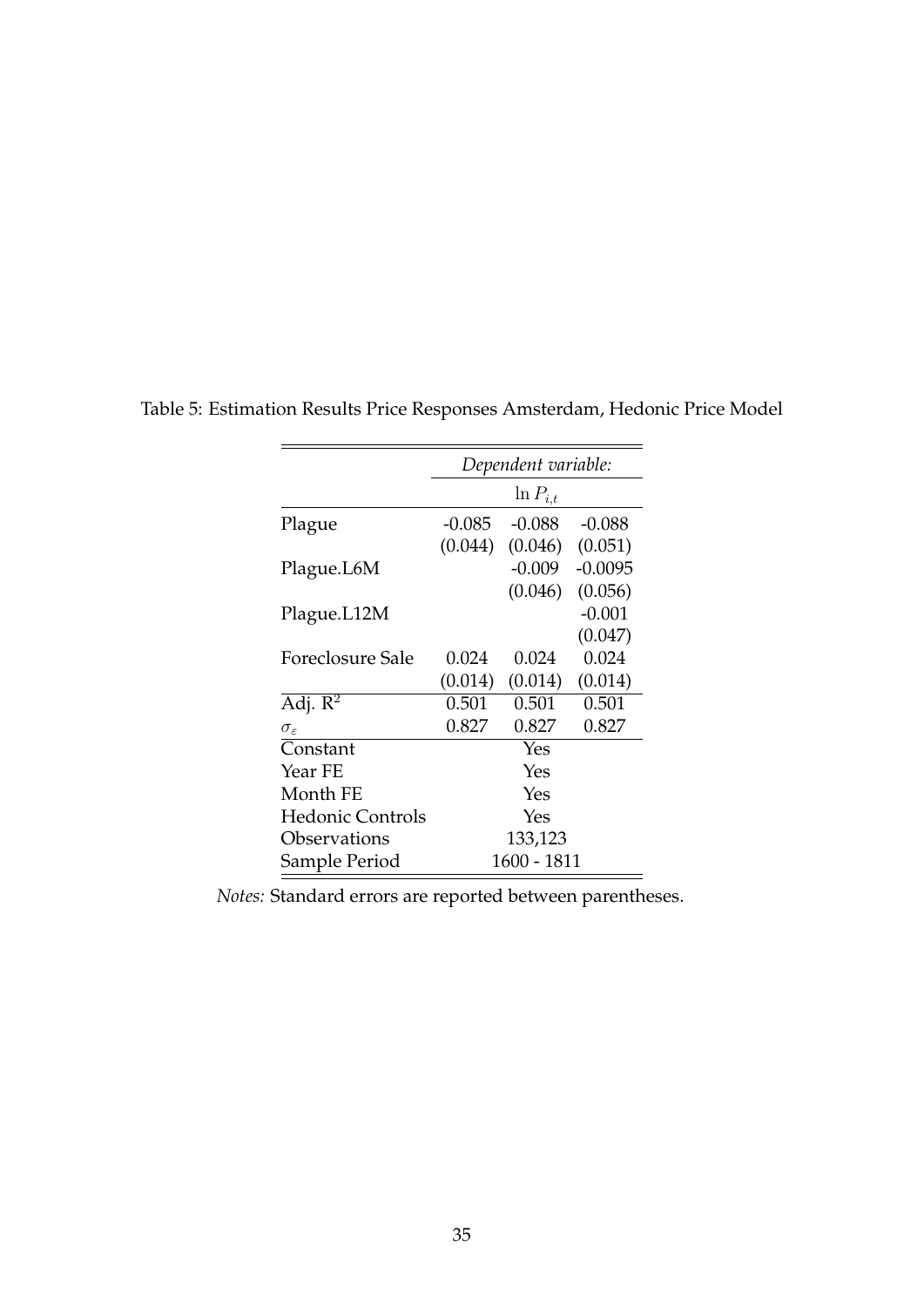## **C Supplementary Figures and Tables**

<span id="page-35-0"></span>

Figure 5: Housing Prices and Rents Around Epidemics.

*Notes:* These figures plot the evolution of house prices and rents in both Paris and Amsterdam, with the dashed line indicating the price level before an outbreak started. These indices are from [Eichholtz et al.](#page-23-4) [\(2019\)](#page-23-4) for Amsterdam and Paris housing rents, and for house prices from [\(Eichholtz et al.,](#page-23-5) [2020,](#page-23-5) Paris) and [\(Francke and Korevaar,](#page-24-13) [2019,](#page-24-13) Amsterdam). They are based on the same repeat-sales methodology that we use. The rent price indices cover 12 epidemics lasting together 17 years, and the house price indices cover eight epidemics lasting together ten years. The house price indices cover a smaller period because insufficient data is available to estimate an index before 1620, In nearly all cases, epidemics coincided with a subsequent fall in house prices, but this pattern seems less consistent for rent prices. The positive long-term growth trajectory in rent prices in both cities in consistent with the population growth they experienced.